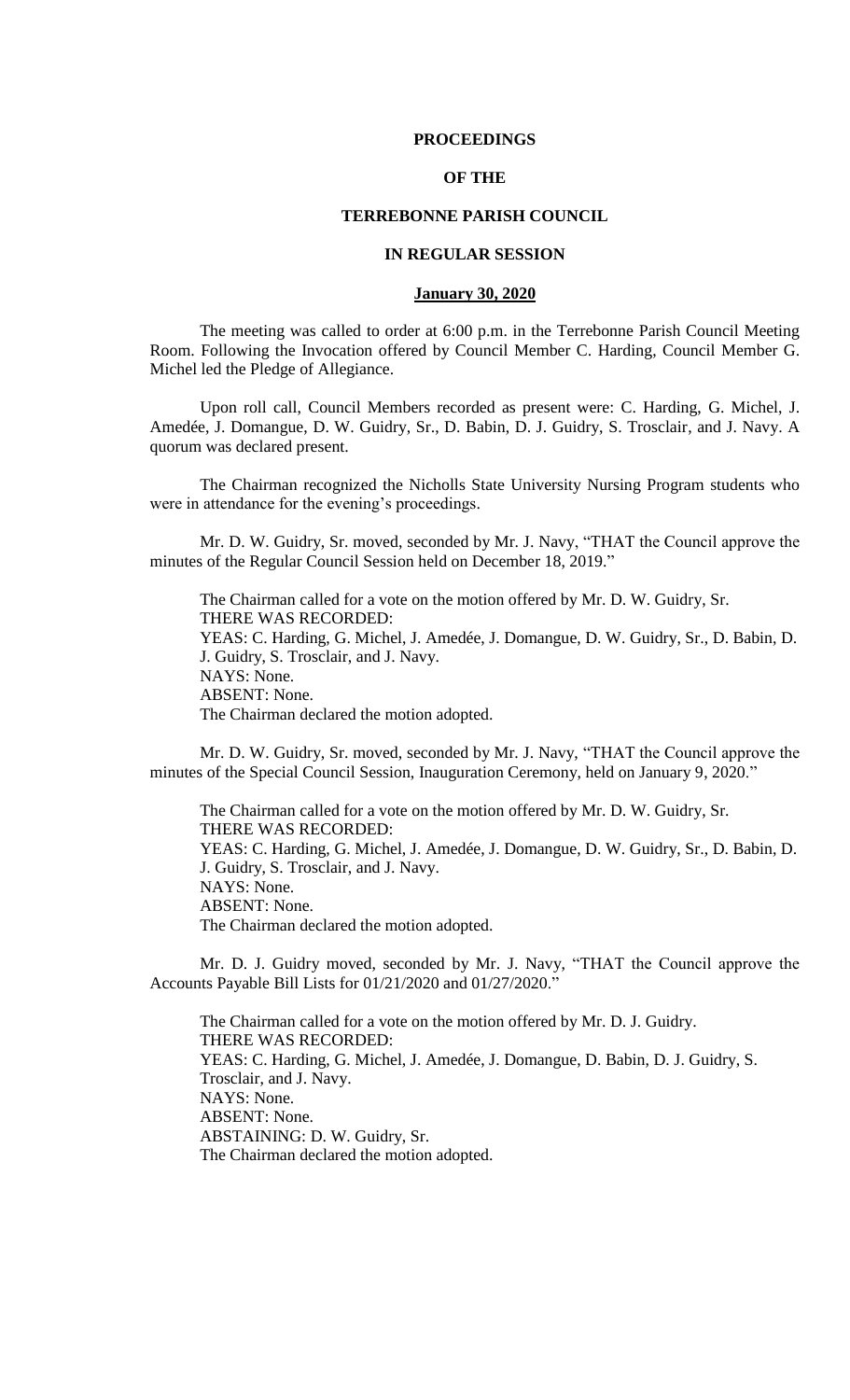OFFERED BY: MR. J. NAVY SECONDED BY: MR. G. MICHEL

#### **RESOLUTION NO. 20-033**

**WHEREAS,** Black History Month is an annual opportunity to reflect on the life and legacy of African-American activists and organizers who have fought for racial equality for all, and

**WHEREAS,** Black History Month is also an opportunity to educate communities on the achievements and accomplishments of the many individuals whose contributions are not noted in the text and content of many history books; and

**WHEREAS**, it is hoped that in educating others, the richness of an untold history will begin to echo in the halls of time with a resounding melodic beat of celebration for all mankind; and

**WHEREAS,** Black History Month has expanded to become a month to promote awareness, unity, and diversity in communities; and

**WHEREAS**, we give pause to the awareness that there is still more of this rich legacy to be taught, acknowledged, and discovered by future generations.

**NOW, THEREFORE BE IT RESOLVED** by the Terrebonne Parish Council, on the behalf of Parish President Gordon E. Dove and the entire Terrebonne Parish Consolidated Government, that February 2020 be hereby declared

# **BLACK HISTORY & CULTURAL AWARENESS MONTH IN HOUMA-TERREBONNE**

**BE IT FUTHER RESOLVED** that the Terrebonne Parish Consolidated Government honor the significant contributions and advances made by African Americans in Terrebonne Parish and sponsors the Black History Cultural Awareness Program at the Houma-Terrebonne Civic Center on February 28, 2020.

### **THERE WAS RECORDED:**

YEAS: C. Harding, G. Michel, J. Amedée, J. Domangue, D. W. Guidry, Sr., D. Babin, D. J. Guidry, S. Trosclair, and J. Navy. NAYS: None. ABSTAINING: None. ABSENT: None. The Chairman declared the resolution adopted on this the 30th day of January 2020.

Council Member J. Navy commended Ms. Margie Scoby with the "Finding Our Roots" Museum for her work in rediscovering and educating the Parish on many its historical figures and their impacts and then shared his optimism for the positive benefits of a cultural awareness program to be held on February 28, 2020 at the Houma-Terrebonne Civic Center.

Mr. J. Amedée moved, seconded by Mr. J. Navy, "THAT the Council ratify the appointment of Mr. Julius P. Hebert as Parish Attorney and the appointment of Mr. Brian Marceaux, Mrs. Michelle Neil, Mr. Craig Landry, Mr. Kentley Fairchild, Mr. John Lauden, Ms. Courtney Alcock, Mr. Chad Luke, Mr. Patrick Yancey, Mr. Chris Erny, Mr. Vincent Dagate, and Mr. Christian St. Martin as Assistant Parish Attorneys as per Sections 2-73 and 2-98 of the Parish Code." **(\*MOTION VOTED ON AFTER DISCUSSION)**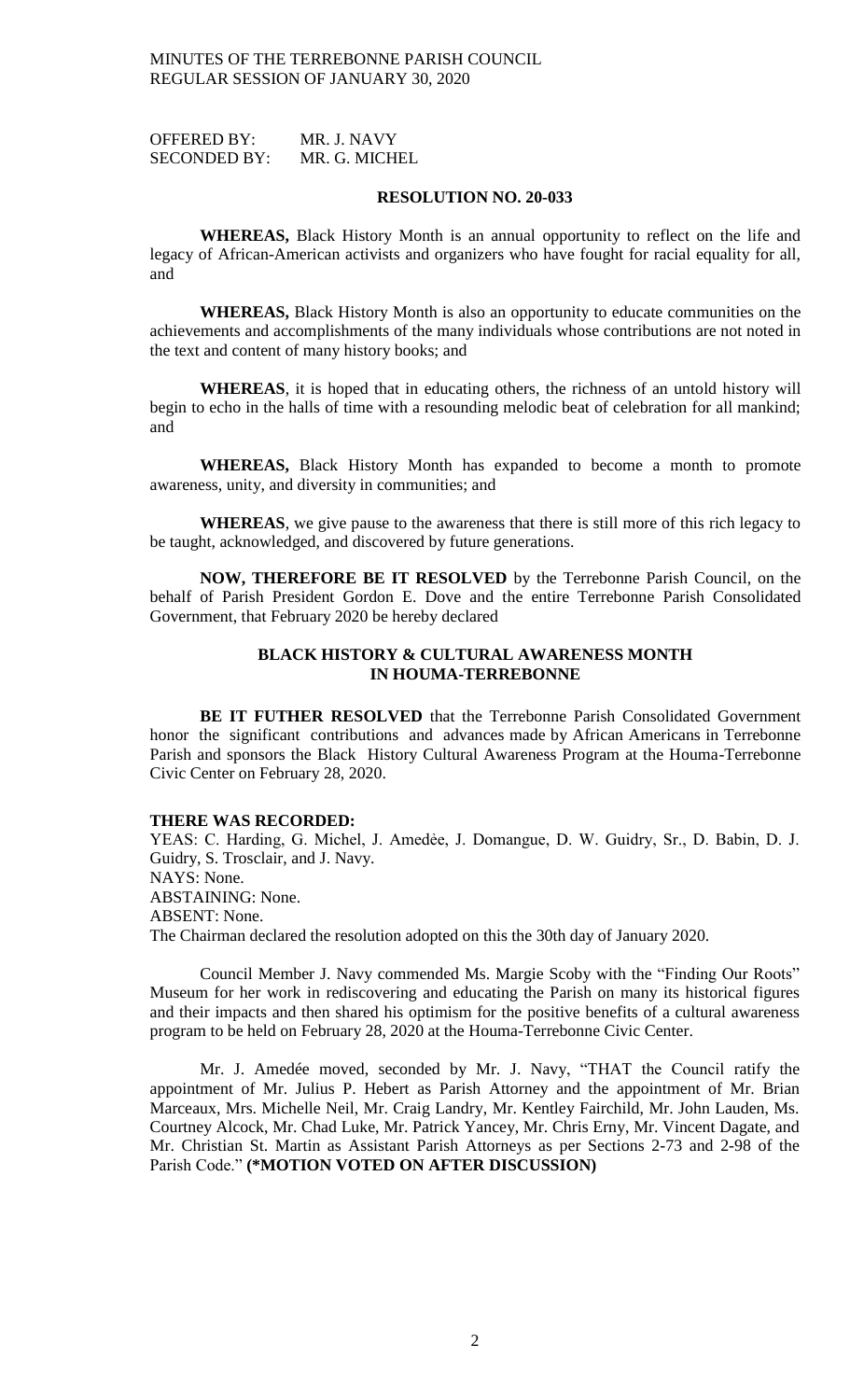Council Member G. Michel asked if the Council could retain its own legal counsel that did not report to the Parish Attorney regarding Council concerns then shared some of his opinions on addressing the needs of the Council with regards to legal matters.

Upon Council Member G. Michel's request, the Chairman recognized Mr. Julius Hebert, Parish Attorney, who stated that he as Parish Attorney is the legal counsel for all Terrebonne Parish Consolidated Government and then gave a brief overview of the process for requesting legal opinions regarding Parish matters.

**\***The Chairman called for a vote on the motion offered by Mr. J. Amedée. THERE WAS RECORDED: YEAS: C. Harding, J. Amedée, J. Domangue, D. W. Guidry, Sr., D. Babin, D. J. Guidry, S. Trosclair, and J. Navy. NAYS: G. Michel. ABSENT: None. The Chairman declared the motion adopted.

The Chairman recognized Mr. Mike Toups, Parish Manager, who gave a brief presentation regarding various pump station projects across the parish, including those at South Ellendale Estates, Smithridge, Mayfield, Cascade Drive, Westview Drive, and St. Louis Canal Road. He then reported that all pump station emergency generators were operating and gave a brief update regarding the capital projects currently ongoing in Terrebonne Parish, including the 1-1A Pump Station, Le Petit Theater Renovations, the connector road from Valhi Boulevard to the Bayou Country Sports Park, and the South Louisiana Wetlands Discovery Center. He then asked if the Council could consider discussing Entergy's adding and replacing street lights along the East Side Mardi Gras Parade Route before the 2020 Parade Season began.

The Chairman recognized Mr. Julius Hebert, Parish Attorney, who gave an overview of the steps required to add-on an item to the agenda for discussion then stated that the agenda item to be added would be to discuss the upgrading of street lights to LEDs on Woodlawn Ranch Road, Grand Caillou Road, Howard Avenue, and Main Street along the parade routes for greater illumination during parades.

Mr. D. J. Guidry moved, seconded by Mr. D. Babin, "THAT the Council allow an add-on item to the agenda: Administration to present street light requests for approval that need to be changed immediately in certain areas along parade routes."

The Chairman called for comments on the proposed add-on item.

There were no comments from the public regarding the proposed add-on item.

The Chairman called for a vote on the motion offered by Mr. D. J. Guidry. THERE WAS RECORDED: YEAS: C. Harding, J. Amedée, J. Domangue, D. W. Guidry, Sr., D. Babin, D. J. Guidry, S. Trosclair, and J. Navy. NAYS: G. Michel. ABSENT: None. The Chairman declared the motion adopted.

The Chairman recognized Mr. Ernest Brown, Utilities Director, who presented a number of street lights along the East Houma parade route that were recommended by Entergy to be upgraded in order to accommodate an expanded parade route. He stated that the procedure being followed was the same as other street light requests but asked that the Council approve the upgrades immediately so that the upgrades could be completed in time for upcoming parades.

Mr. D. J. Guidry moved, seconded by Mr. D. Babin, "THAT the Council approve the street light requests as presented by Administration that need to be changed immediately in certain areas along parade routes." **(\*MOTION VOTED ON AFTER DISCUSSION)**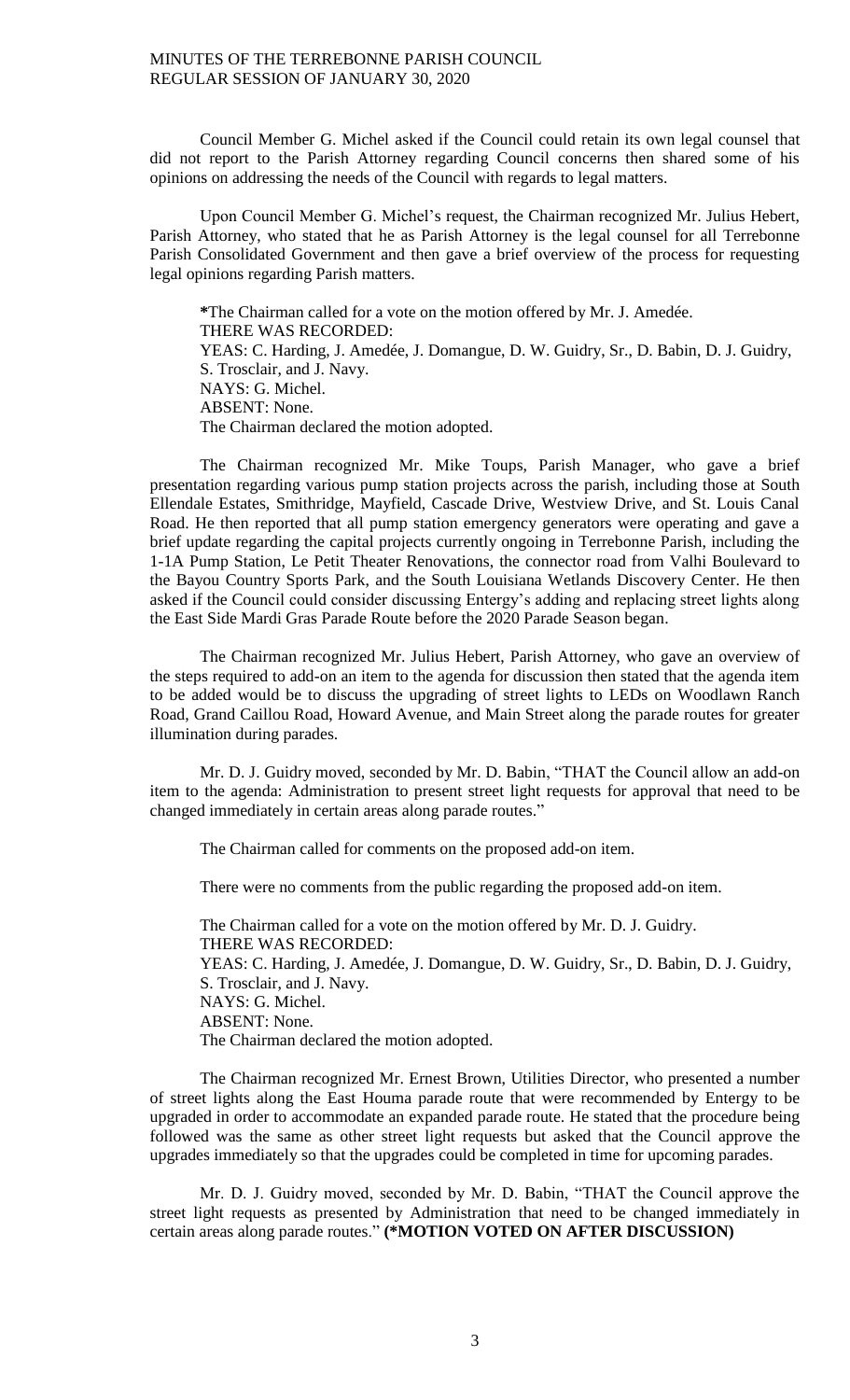Upon Council Member G. Michel's request, the Chairman recognized Ms. Kandace Mauldin, Chief Financial officer, who stated that funding for the upgrades would be reviewed the following day and that, if funding were not readily available, an emergency budget amendment ordinance would be presented the following week to account for the necessary funds.

Upon Council Member G. Michel's request, Mr. Brown clarified that the upgrades would only affect the street lights' rental fees for LED lighting, not any installation charges or other fees.

Upon Council Member J. Navy's request, Ms. Mauldin clarified that the funding for the upgraded street lights would be dependent on the road lighting districts for the specific locations and, if any surplus funding would not cover for the upgraded lights in those districts, that funds could be pulled from the general fund until the road lighting district's millage could be renewed to accommodate the increased costs.

**\***The Chairman called for a vote on the motion offered by Mr. D. J. Guidry. THERE WAS RECORDED: YEAS: C. Harding, J. Amedée, J. Domangue, D. W. Guidry, Sr., D. Babin, D. J. Guidry, S. Trosclair, and J. Navy. NAYS: G. Michel. ABSENT: None. The Chairman declared the motion adopted.

The Chairman recognized Mr. Floyd Bergeron, Houma resident, who shared some of his concerns regarding the upkeep of sidewalks, street lights, and roadways in northern Terrebonne Parish. He then shared his findings regarding the usage and the administration of the Good Earth transit buses and then commended the garbage pickup contractors for their good work.

The Chairman recognized Mr. Gordon Dove, Parish President, who addressed a number of Mr. Bergeron's concerns and clarified that a number of the services Mr. Bergeron mentioned were tied to either state or federal regulations that the Parish must follow to continue operations.

The Chairman recognized Mr. Ben Malbrough, Bayou Lafourche Fresh Water District Executive Director, who gave an overview of the improvements being made for Bayou Lafourche, including a \$65 million pump station facility along the Mississippi River, the removal of derelict vessels from the bottom of the bayou, a water control structure in Labadieville, and a weir removal in Thibodaux.

Council Member J. Amedée commended Mr. Malbrough and the Fresh Water District for their success with financing the \$65 million pump station to be located in Donaldsonville.

The Chairman recognized Mr. Ryan Perque, Friend of Bayou Lafourche Executive Director, who gave a brief overview of his organization then encouraged the public to attend several recreational and cleanup events to be held over the next several months in connection with Bayou Lafourche as the local area's supply of drinking water.

The Chairman thanked Mr. Malbrough and Mr. Perque for their presentations and wished them continued success in their efforts toward maintaining Bayou Lafourche.

The Council opened public hearings at this time.

The Chairman recognized the public for comments on the following:

A. A proposed ordinance to declare a 2011 Ford F450 with Service Body (Unit 406) from the Houma Fire Department having a value of \$15,000 and a 2003 Sterling L7500 Pressure Washer Truck (Unit 3162) from Gravity Drainage Department having a value of \$15,000 as surplus and to authorize said items to be disposed of by any legally approved methods.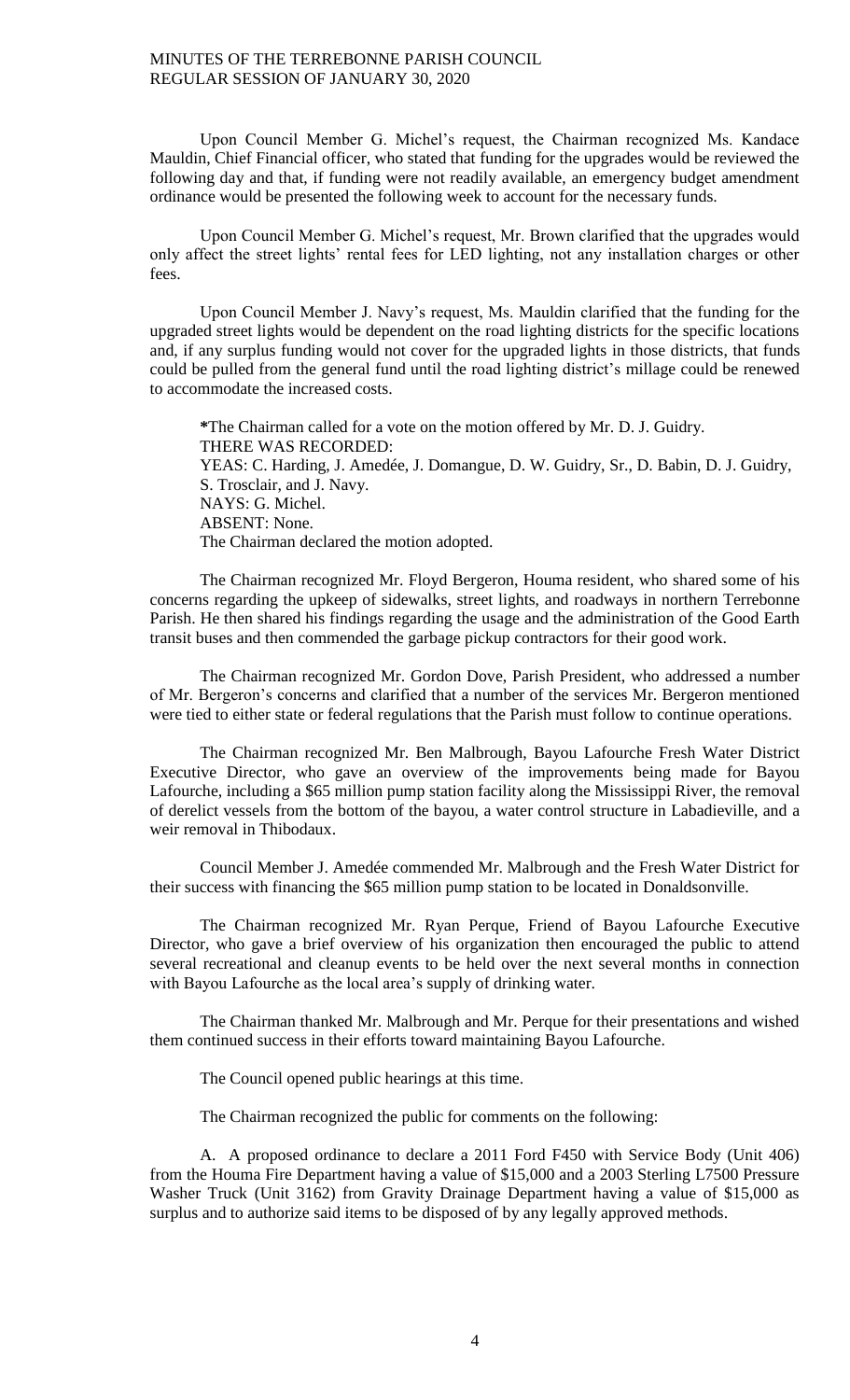There were no comments from the public on the proposed ordinance.

Mr. D. W. Guidry. Sr. moved, seconded by Mr. J. Navy, "THAT the Council close the aforementioned public hearing."

The Chairman called for a vote on the motion offered by Mr. D. W. Guidry. Sr. THERE WAS RECORDED: YEAS: C. Harding, G. Michel, J. Amedée, J. Domangue, D. W. Guidry, Sr., D. Babin, D. J. Guidry, S. Trosclair, and J. Navy. NAYS: None. ABSENT: None. The Chairman declared the motion adopted.

OFFERED BY: MR. D. W. GUIDRY, SR. SECONDED BY: MR. J. NAVY

#### **ORDINANCE NO. 9123**

An Ordinance to declare equipment with a value of Five Thousand Dollars (\$5,000.00) or greater from the Gravity Drainage Department and the Houma Fire Department as surplus as described in the attached Exhibit "A" and authorizing said item to be disposed of by public bid, negotiated sale, junked or by any other legally approved method.

# **SECTION I**

**WHEREAS**, the movable property listed in the attached Exhibit "A" has a value of \$5,000.00 or greater as indicated by the value set out next to the item on the attached Exhibit A; and

#### **SECTION II**

**NOW THEREFORE BE IT ORDAINED** that the Terrebonne Parish Council, on behalf of the Terrebonne Parish Consolidated Government, does hereby declare the attached Exhibit "A" surplus and authorizes the Parish President to dispose of said item(s) by public bid, negotiated sale, junked or by any other legally approved method.

## **SECTION III**

If any word, clause, phrase, section or other portion of this ordinance shall be declared null, void, invalid, illegal, or unconstitutional, the remaining words, clauses, phrases, sections and other portions of this ordinance shall remain in force and effect, the provisions of this ordinance hereby being declared to be severable.

### **SECTION IV**

This ordinance shall become effective upon approval by the Parish President or as otherwise provided in Section 2-13 (b) of the Home Rule Charter for a Consolidated Government for Terrebonne Parish, whichever occurs sooner.

This ordinance, having been introduced and laid on the table for at least two weeks, was voted upon as follows:

THERE WAS RECORDED: YEAS: C. Harding, G. Michel, J. Amedee, J. Domangue, D. W. Guidry, Sr., D. Babin, D. J. Guidry, S. Trosclair, and J. Navy. NAYS: None. NOT VOTING: None.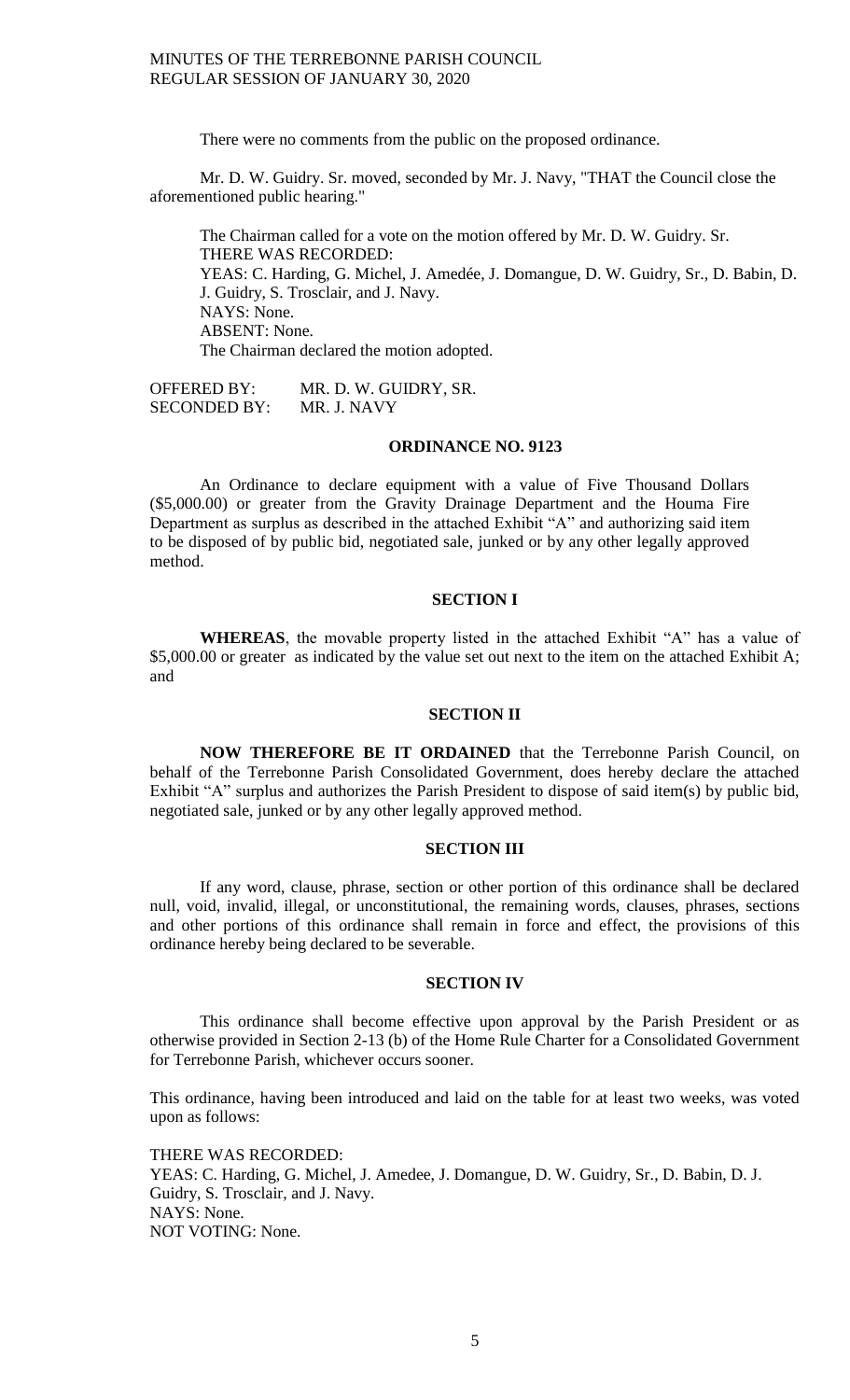ABSTAINING: None. ABSENT: None. The Chairman declared the ordinance adopted on this, the 30th day of January 2020.

The Chairman recognized the public for comments on the following:

B. A proposed ordinance to amend the 2020 Adopted Operating Budget and 5-Year Capital Outlay Budget of the Terrebonne Parish Consolidated Government for the following items and to provide for related matters.

- I. General Fund-Animal Shelter, \$25,244
- II. Louisiana Highway Safety Commission Grant Award, \$95,410
- III. General Fund-Workers Comp Office, \$183,347
- IV. Administrative Building-Elevators, \$220,000
- V. Road District No. 6, \$125,000.

There were no comments from the public on the proposed ordinance.

Mr. G. Michel moved, seconded by Mr. J. Navy, "THAT the Council close the aforementioned public hearing."

The Chairman called for a vote on the motion offered by Mr. G. Michel. THERE WAS RECORDED: YEAS: C. Harding, G. Michel, J. Amedée, J. Domangue, D. W. Guidry, Sr., D. Babin, D. J. Guidry, S. Trosclair, and J. Navy. NAYS: None. ABSENT: None. The Chairman declared the motion adopted.

OFFERED BY: MR. D. W. GUIDRY, SR. SECONDED BY: MR. J. AMEDEE

### **ORDINANCE NO. 9124**

AN ORDINANCE TO AMEND THE 2020 ADOPTED OPERATING BUDGET AND 5-YEAR CAPITAL OUTLAY BUDGET OF THE TERREBONNE PARISH CONSOLIDATED GOVERNMENT FOR THE FOLLOWING ITEMS AND TO PROVIDE FOR RELATED MATTERS.

- I. GENERAL FUND-ANIMAL SHELTER, \$25,244
- II. LOUISIANA HIGHWAY SAFETY COMMISSION GRANT AWARD, \$95,410
- III. GENERAL FUND-WORKERS COMP OFFICE, \$183,347 IV. ADMINISTRATIVE BUILDING-ELEVATORS, \$220,000
- ADMINISTRATIVE BUILDING-ELEVATORS, \$220,000
- V. ROAD DISTRICT NO. 6, \$125,000

### **SECTION I**

**WHEREAS**, the Animal Shelter has received donations for \$25,244, and

**WHEREAS**, the funds will be put into the Machinery & Equipment account to purchase an X-ray machine for the Animal Shelter.

**NOW, THEREFORE BE IT ORDAINED**, by the Terrebonne Parish Council, on behalf of the Terrebonne Parish Consolidated Government, that the 2020 Adopted Operating Budget be amended for the Animal Shelter. (Attachment A)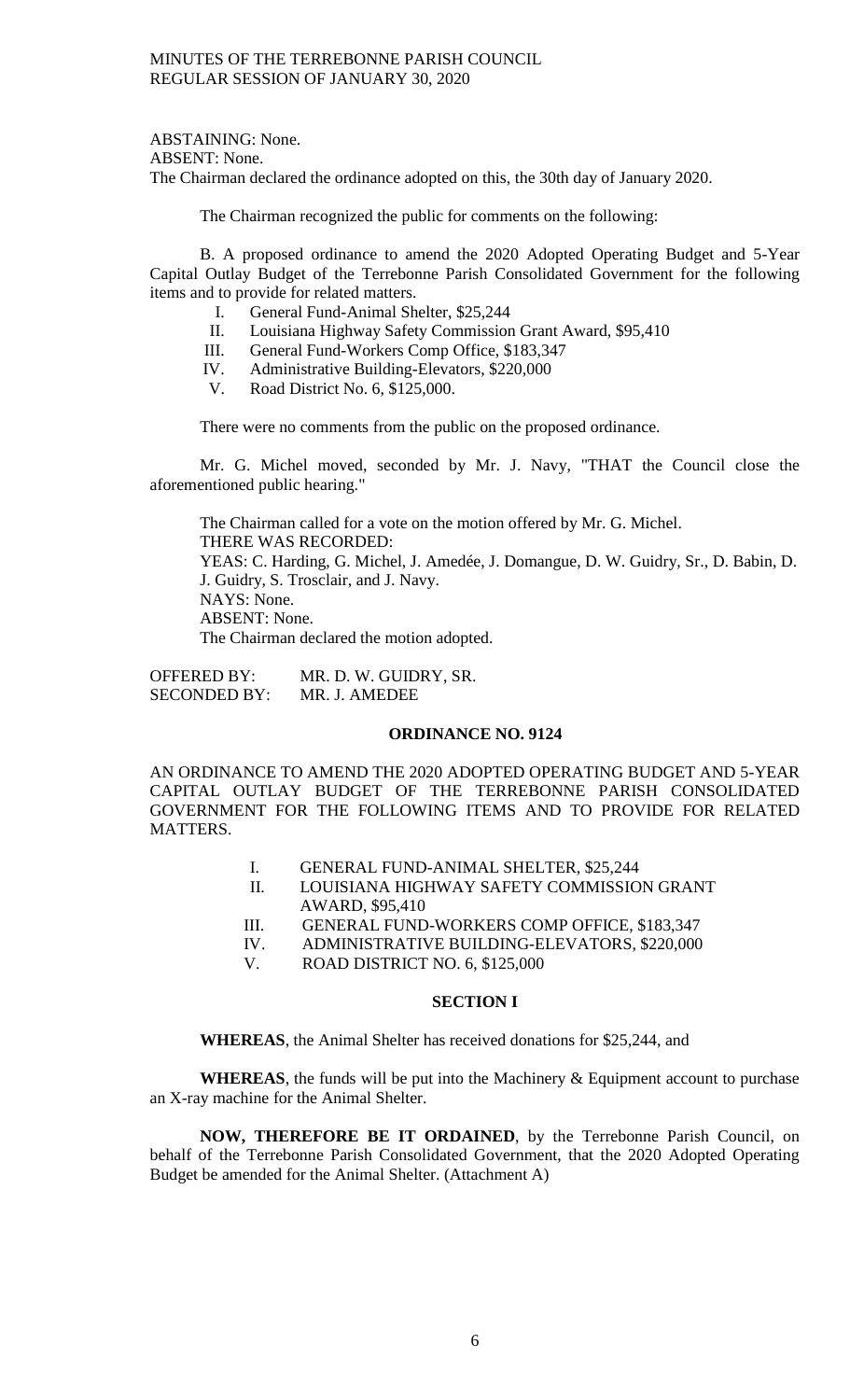### **SECTION II**

**WHEREAS**, the Houma Police Department of the Terrebonne Parish Consolidated Government has been approved for a grant from the Louisiana Highway Safety Commission (LHSC) for the Federal Fiscal Year 2019/2020 LHSC Grant in the amount of Ninety-five Thousand Four Hundred Ten dollars (\$95,410) for the Terrebonne Parish Consolidated Government, and

**WHEREAS**, the Federal Fiscal Year 2019/2020 LHSC will provide grant funding to improve the effectiveness and safety of our Police Officers by providing them with overtime to address highway safety issues.

**NOW, THEREFORE BE IT FURTHER ORDAINED**, that the Terrebonne Parish Council, on behalf of the Terrebonne Parish Consolidated Government, that the 2020 Adopted Operating Budget be amended for the grant from the Louisiana Highway Safety Commission. (Attachment B)

### **SECTION III**

**WHEREAS**, Administration is requesting renovating the Office of Workers Comp, located on the  $4<sup>th</sup>$  Floor of the Government Tower, for \$183,347, and

**WHEREAS**, the funding will come from the Office of Workers Comp.

**NOW, THEREFORE BE IT FURTHER ORDAINED**, by the Terrebonne Parish Council, on behalf of the Terrebonne Parish Consolidated Government, that the 2020 Adopted Operating Budget be amended to recognize the funding for renovating the Office of Workers Comp. (Attachment C)

## **SECTION IV**

**WHEREAS**, Administration is requesting additional funding for the Government Tower Elevator Project for \$220,000, and

**WHEREAS**, the funding will come from the Parishwide Drainage Construction Fund.

**NOW, THEREFORE BE IT FURTHER ORDAINED**, by the Terrebonne Parish Council, on behalf of the Terrebonne Parish Consolidated Government, that the 2020 Adopted Operating Budget and the 5-Year Capital Outlay Budget of the Terrebonne Parish Consolidated Government be amended to recognize the funding of the Government Tower Elevator Project. (Attachment D)

#### **SECTION V**

**WHEREAS**, Administration is requesting to amend the 2020 Operating Budget to provide funding for repairing and replacing broken panels on lower La. Highway 55 in Montegut, and

**WHEREAS,** this project will be a joint project between Louisiana Department of Transportation and Development (DOTD), Terrebonne Levee Conservation District (TLCD) and Terrebonne Parish Consolidated Government (TPCG), and

**WHEREAS**, the funding source is from the Road District No. 6 for \$125,000, and

**NOW, THEREFORE BE IT ORDAINED**, by the Terrebonne Parish Council, on behalf of the Terrebonne Parish Consolidated Government, hereby authorizes Gordon Dove, Parish President, to enter into a Cooperative Endeavor Agreement with TLCD, as approved by the Parish Legal Department, for the project.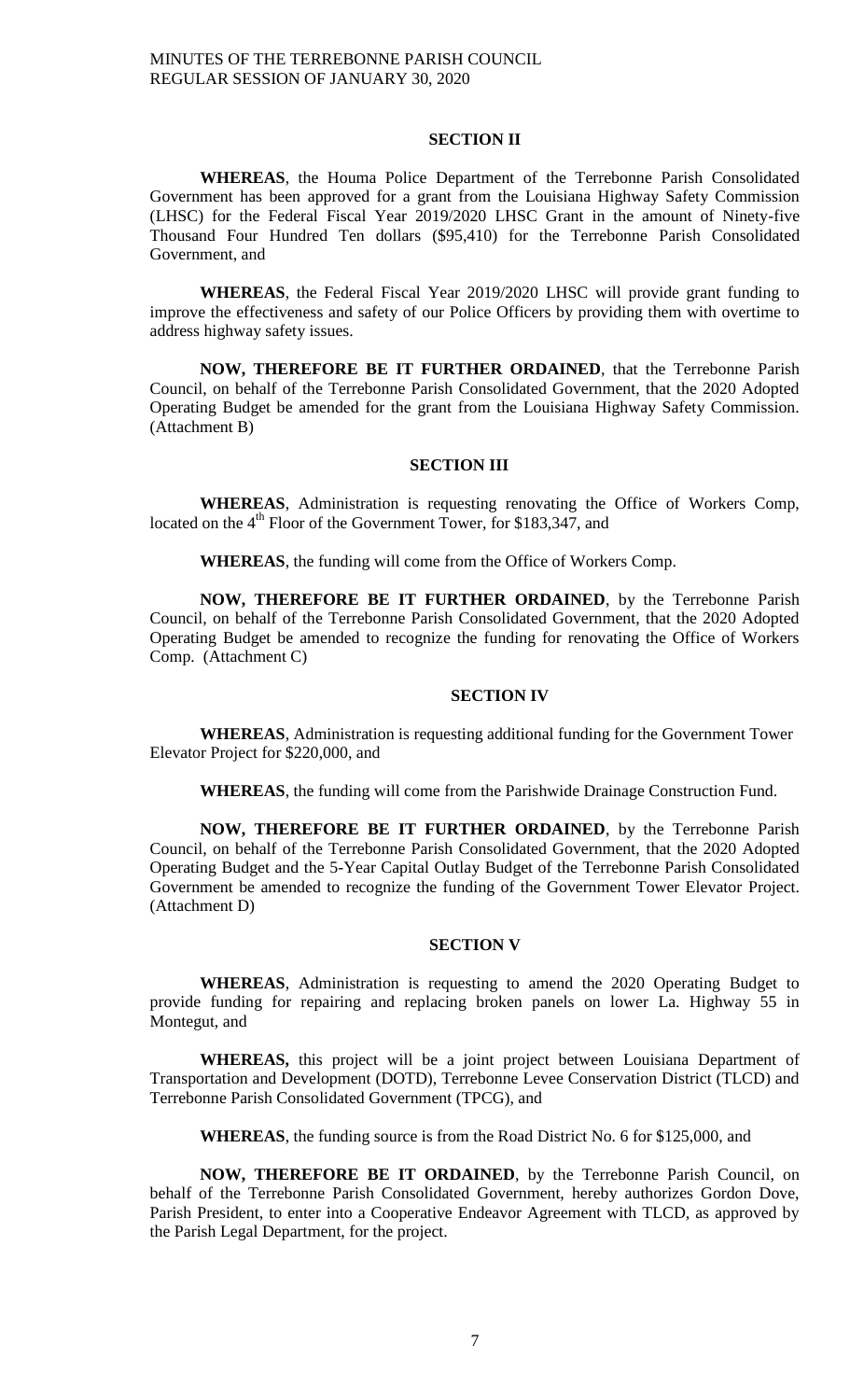**NOW, THEREFORE BE IT FURTHER ORDAINED**, by the Terrebonne Parish Council, on behalf of the Terrebonne Parish Consolidated Government, that the 2020 Adopted Operating Budget be amended to recognize the funding for the La. Highway 55 project. (Attachment E)

## **SECTION VI**

If any word, clause, phrase, section or other portion of this ordinance shall be declared null, void, invalid, illegal, or unconstitutional, the remaining words, clauses, phrases, sections and other portions of this ordinance shall remain in full force and effect, the provisions of this ordinance hereby being declared to be severable.

#### **SECTION VII**

This ordinance shall become effective upon approval by the Parish President or as otherwise provided in Section 2-13(b) of the Home Rule Charter for a Consolidated Government for Terrebonne Parish, whichever occurs sooner.

This ordinance, having been introduced and laid on the table for at least two weeks, was voted upon as follows:

THERE WAS RECORDED:

YEAS: C. Harding, G. Michel, J. Amedee, J. Domangue, D. W. Guidry, Sr., D. Babin, D. J. Guidry, S. Trosclair, and J. Navy. NAYS: None. NOT VOTING: None. ABSTAINING: None. ABSENT: None. The Chairman declared the ordinance adopted on this, the 30th day of January 2020.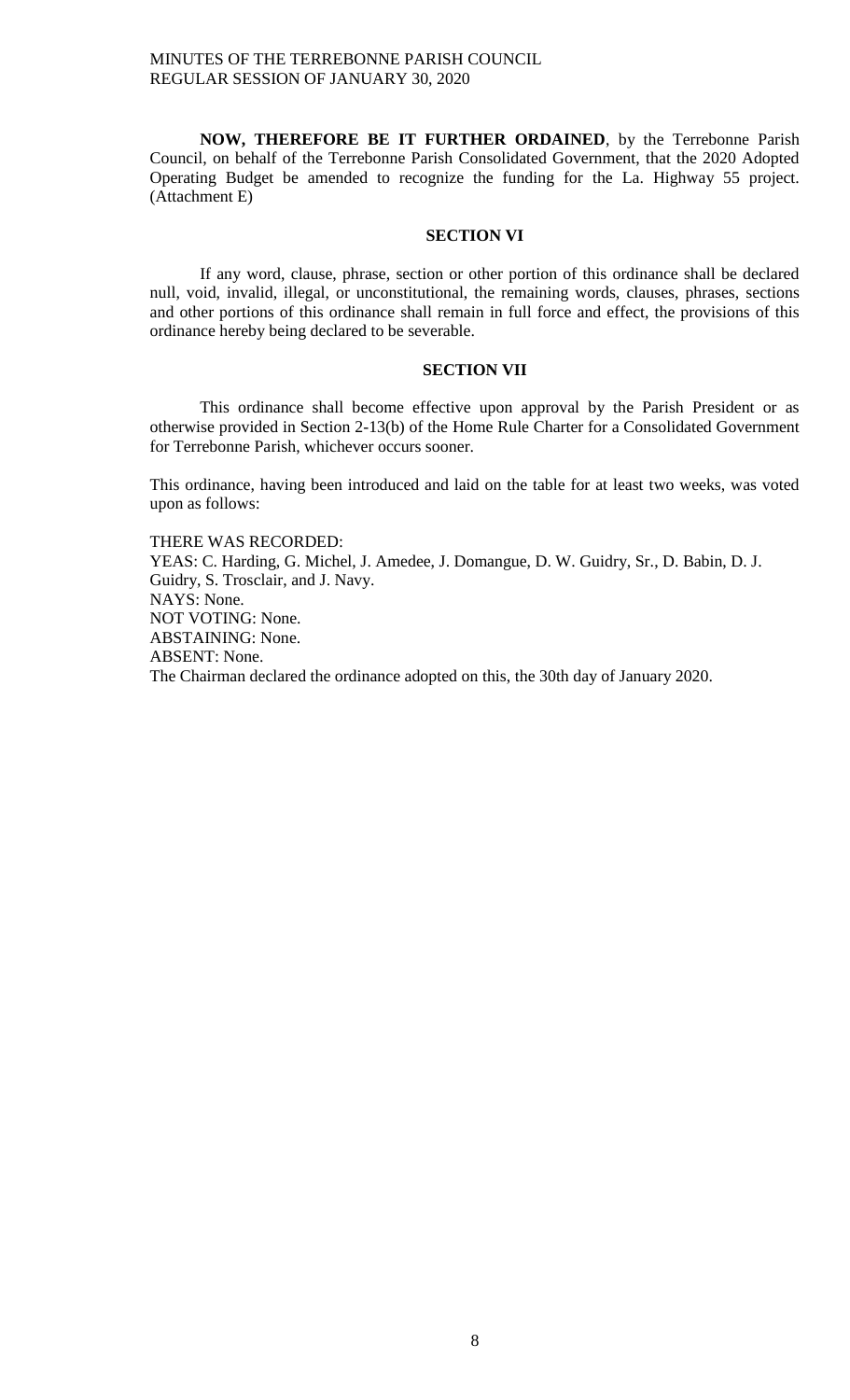# **ATTACHMENT A - Animal Shelter**

|                          |                          | 2020          |          |
|--------------------------|--------------------------|---------------|----------|
|                          | <b>Adopted</b>           | <b>Change</b> | Amended  |
| Donations-Animal Shelter | $\overline{\phantom{0}}$ | (20,000)      | (20,000) |
| Machinery & Equipment    | -                        | 25,244        | 25,244   |
| Fund Balance (decrease)  | n/a                      | (5, 244)      | n/a      |

# **ATTACHMENT B - Public Safety Fund**

|                         | 2020           |               |           |
|-------------------------|----------------|---------------|-----------|
|                         | <b>Adopted</b> | <b>Change</b> | Amended   |
|                         |                |               |           |
| LHSC Year Long Program  |                | (95, 410)     | (95, 410) |
| Overtime Pay            |                | 95.410        | 95,410    |
| LHSC Year Long Program  |                | (95, 410)     | (95, 410) |
| Fund Balance (increase) |                | 95.410        | 95,410    |

# **ATTACHMENT C - General Fund**

|                                    |                | 2020       |            |
|------------------------------------|----------------|------------|------------|
|                                    | <b>Adopted</b> | Change     | Amended    |
| Office of Workers Comp-Renovations |                | (183, 347) | (183, 347) |
| Office of Workers Comp-Renovations |                | 183.347    | 183.347    |

# **ATTACHMENT D -Gov't Tower Elevators**

|                                    | 2020           |               |           |
|------------------------------------|----------------|---------------|-----------|
|                                    | <b>Adopted</b> | <b>Change</b> | Amended   |
|                                    |                |               |           |
| <b>Administrative Building</b>     | 816,987        | 220,000       | 1,036,987 |
| Bayou Black Pump Station           | 5,328,784      | (47, 734)     | 5,281,050 |
| Petit Caillou Drainage             | 8,904,395      | (172, 266)    | 8,732,129 |
| Transfer from P/W Drainage Constr. | 477,707        | 220,000       | 697,707   |
| Transfer to Civic Ctr/Admin Bldg.  | 477,707        | (220,000)     | 257,707   |

# **ATTACHMENT E - Road District #6**

|                              | 2020           |               |         |
|------------------------------|----------------|---------------|---------|
|                              | <b>Adopted</b> | <b>Change</b> | Amended |
|                              |                |               |         |
| La. Hwy 55 Patchwork         | -              | 125,000       | 125,000 |
| Retained Earnings (decrease) | n/a            | (125,000)     | n/a     |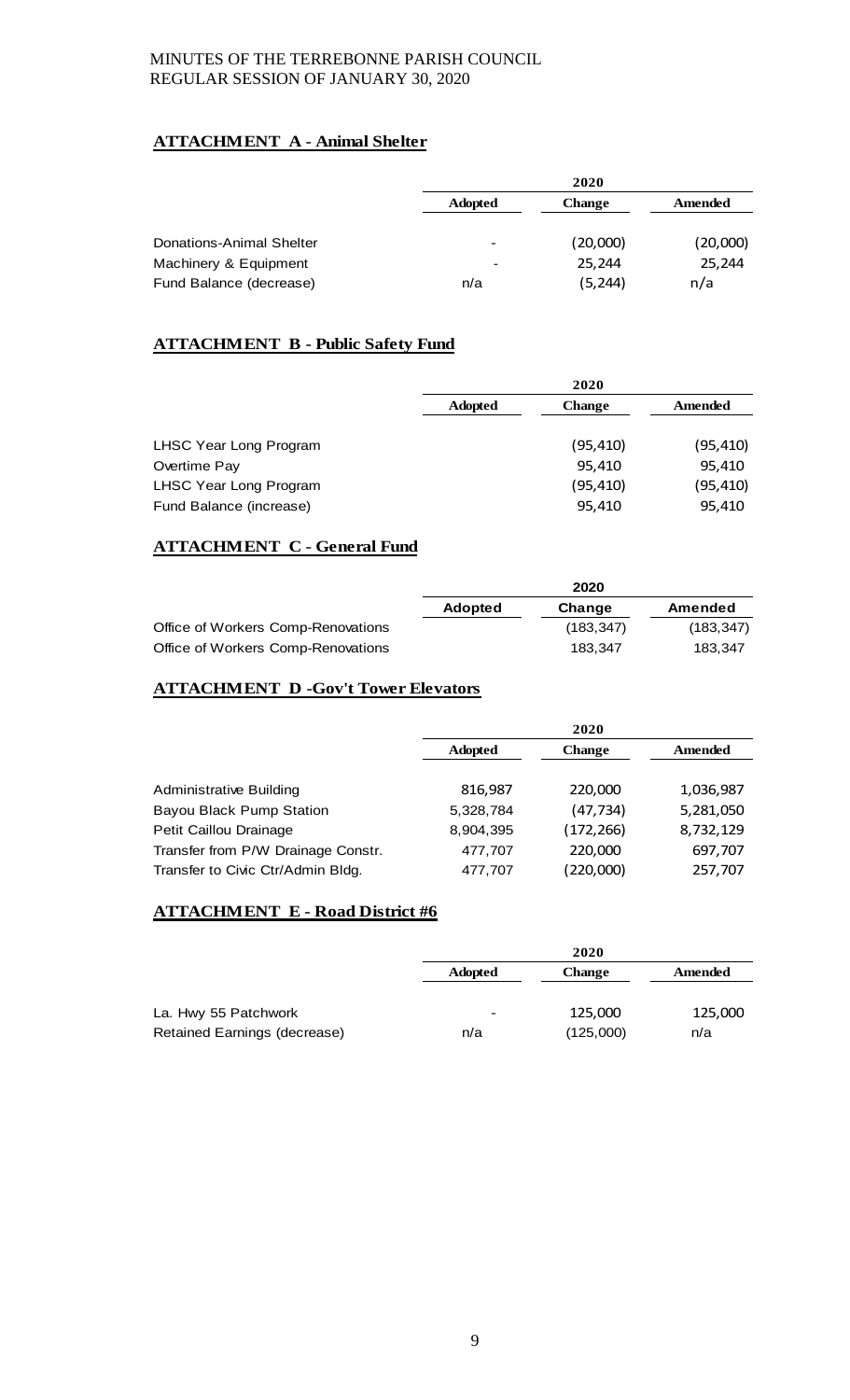The Chairman recognized the public for comments on the following:

C. A proposed ordinance to declare as surplus a tax property located at 125/129 Riley Drive adjudicated to the Terrebonne Parish Consolidated Government and to acquire authorization to dispose of said property in accordance with LA R.S. 47:2196.

There were no comments from the public on the proposed ordinance.

Mr. D. W. Guidry, Sr. moved, seconded by Mr. C. Harding, "THAT the Council close the aforementioned public hearing."

The Chairman called for a vote on the motion offered by Mr. D. W. Guidry, Sr. THERE WAS RECORDED: YEAS: C. Harding, G. Michel, J. Amedée, J. Domangue, D. W. Guidry, Sr., D. Babin, D. J. Guidry, S. Trosclair, and J. Navy. NAYS: None. ABSENT: None. The Chairman declared the motion adopted.

OFFERED BY: MR. D. W. GUIDRY, SR. SECONDED BY: MR. J. AMEDEE

#### **ORDINANCE NO. 9125**

AN ORDINANCE DECLARING PROPERTY ADJUDICATED TO TERREBONNE PARISH CONSOLIDATED GOVERNMENT AS SURPLUS AND NOT NEEDED FOR A PUBLIC PURPOSE; 125 RILEY DR. (PARCEL #41320) WITH AN OWNER OF RECORD OF JUSTIN BOURGEOIS AND TO ADDRESS OTHER MATTERS RELATIVE THERETO.

**WHEREAS**, 85% of immovable property owned by JUSTIN BOURGEOIS and described below was adjudicated to the Terrebonne Parish Consolidated Government on JUNE 22, 2016 for nonpayment of taxes; and

**WHEREAS,** LA R.S. 47:2196, *et seq.* authorizes the parish to sell adjudicated property in accordance with law; and

**WHEREAS**, the three (3) year period for redemption provided by Art. 7, §25 of the Louisiana Constitution has elapsed without redemption; and

**WHEREAS**, the Terrebonne Parish Consolidated Government now wishes to declare the property described below surplus and not needed for a public purpose and to dispose of said property in accordance with LA R.S. 47:2196, *et seq*.; and

**NOW BE IT ORDAINED** by the Terrebonne Parish Council, on behalf of the Terrebonne Parish Consolidated Government, that the following described property adjudicated to the Terrebonne Parish Consolidated Government, with an owner of record of JUSTIN BOURGEOIS and depicted on the attached plat, if any, is hereby declared surplus:

LOT 8 BLOCK 1 PARAGON PARK. CB2293/125.

**BE IT FURTHER ORDAINED**, by the Terrebonne Parish Council, on behalf of the Terrebonne Parish Consolidated Government, that Administration be hereby authorized to dispose of the property in accordance with LA R.S. 47:2196, *et seq*. and inclusive of the following terms.

#### **SECTION I**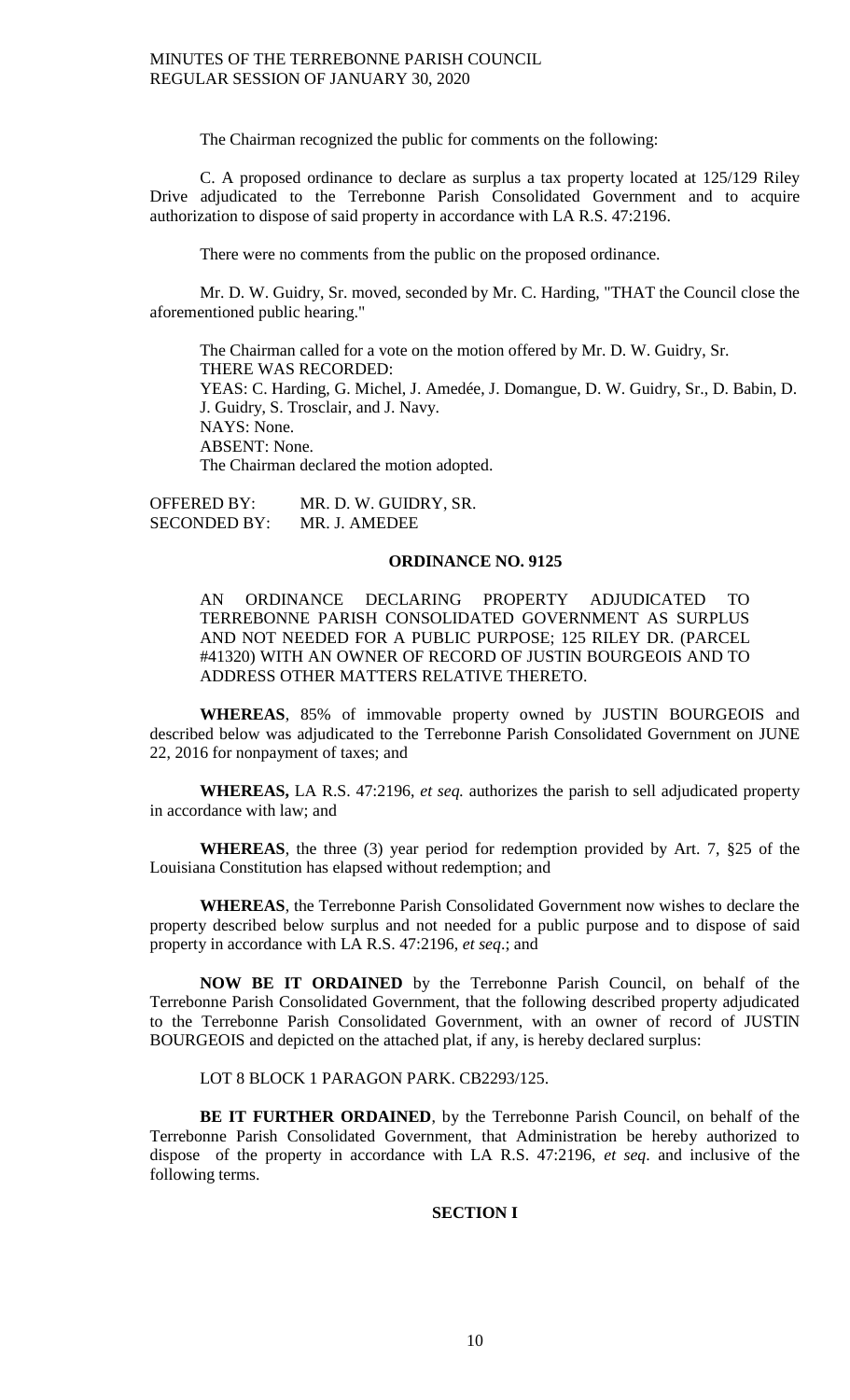Each bid shall be accompanied by a deposit in the form of a Certified Check, Cashier's Check, Money Order or Bid Bond with Power of Attorney (Letters of Credit WILL NOT be accepted) in the amount of twenty percent (20%) of the proposed price made payable to the Terrebonne Parish Consolidated Government. Bid deposits made for non-winning bids shall be returned. The bid deposit made with the winning bid shall be non-refundable, unless redemption occurs, and paid towards the purchase price. The balance of the purchase price is due at the time of closing and payable in the form of a Certified Check, Cashier's Check, or Money Order.

### **SECTION II**

Additionally, the winning bidder shall bear the cost of recording the sale document into the conveyance records of the Parish of Terrebonne pursuant to La. R.S. 47:2207.

## **SECTION III**

The winning bidder, otherwise known as the Purchaser or Acquirer, of this adjudicated property is solely responsible for compliance with La. R.S. 47:2206 regarding notification of parties who may have had an interest in the property regarding their rights of redemption and La. R.S. 47:2208 regarding recordation of those notices. Copies of the applicable law will be distributed along with bid packets for this adjudicated property. Terrebonne Parish Consolidated Government has not and will not perform these requirements; thus, it is the purchaser's or acquiring person's responsibility to do so. Terrebonne Parish Consolidated Government encourages the Purchaser or Acquiring Person to consult legal counsel regarding Louisiana law on adjudicated property.

#### **SECTION IV**

By acquiring a bid packet for the bid/purchase of this adjudicated property, each bidder acknowledges that he/she/it has received all information discussed in this ordinance as well as the statutes (laws) discussed in Section II above, and that he/she/it understands these procedures must be followed in order to fully protect he/she/its rights in the adjudicated property purchased from the parish.

# **SECTION V**

If any word, clause, phrase, section or other portion of this ordinance shall be declared null, void, invalid, illegal, or unconstitutional, the remaining words, clauses, phrases, sections and other portions of this ordinance shall remain in force and effect, the provisions of this ordinance hereby being declared to be severable.

### **SECTION VI**

Any ordinance or part thereof in conflict herewith is hereby repealed.

### **SECTION VII**

This ordinance shall become effective upon approval by the Parish President or as otherwise provided in Section 2-13 (b) of the Home Rule Charter for a Consolidated Government for Terrebonne Parish, whichever occurs sooner.

This ordinance, having been introduced and laid on the table for two weeks, was voted upon as follows:

THERE WAS RECORDED: YEAS: C. Harding, G. Michel, J. Amedee, J. Domangue, D. W. Guidry, Sr., D. Babin, D. J. Guidry, S. Trosclair, and J. Navy. NAYS: None. NOT VOTING: None.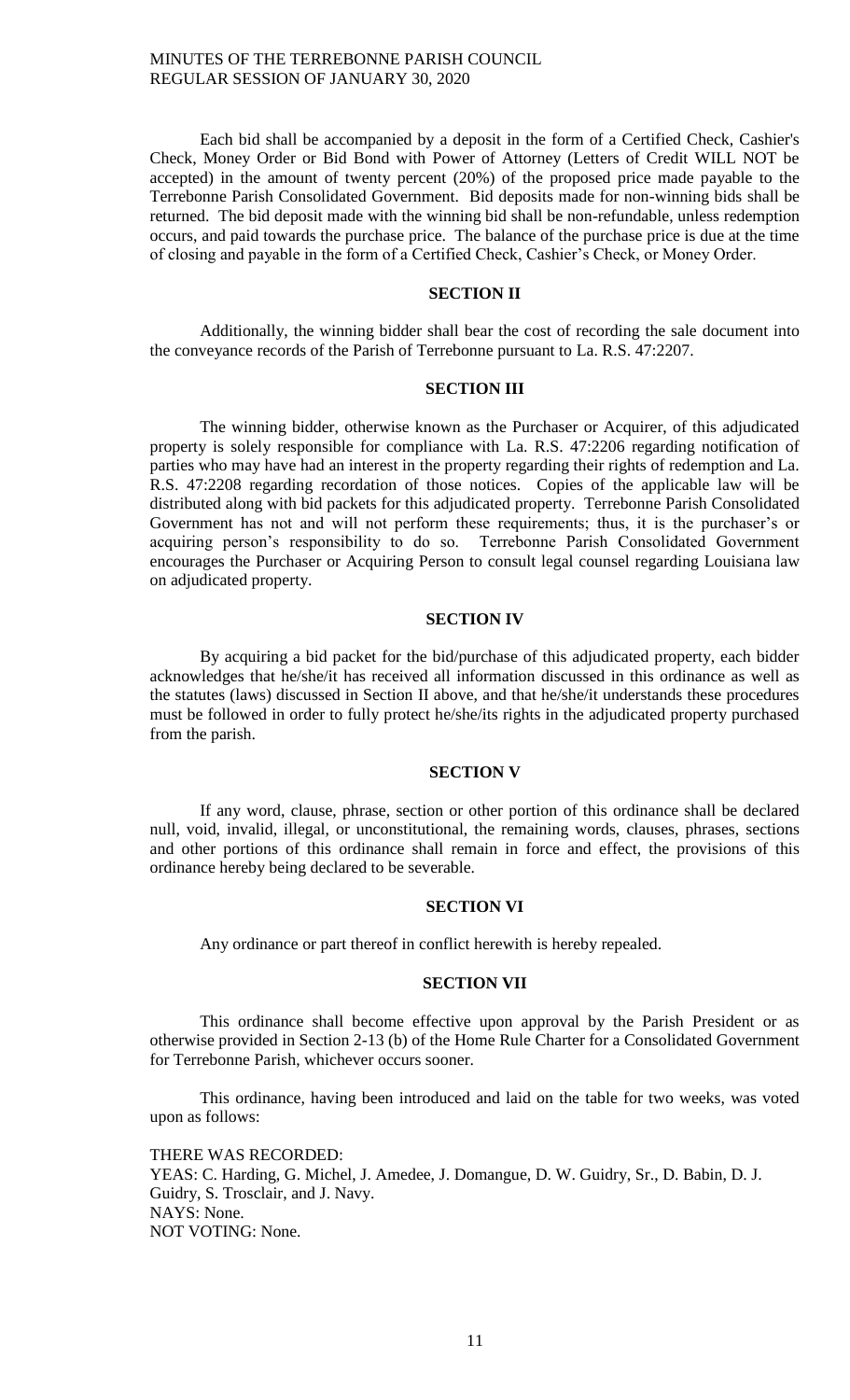ABSTAINING: None. ABSENT: None. The Chairman declared the ordinance adopted on this, the 30th day of January 2020.

Mr. D. W. Guidry, Sr. moved, seconded by Mr. J. Navy, "THAT the Council revisit Agenda Item 2.-Public Wishing to Address the Council."

The Chairman called for a vote on the motion offered by Mr. D. W. Guidry, Sr. THERE WAS RECORDED: YEAS: C. Harding, G. Michel, J. Amedée, J. Domangue, D. W. Guidry, Sr., D. Babin, D. J. Guidry, S. Trosclair, and J. Navy. NAYS: None. ABSENT: None. The Chairman declared the motion adopted.

The Chairman recognized Mr. Jeff Teuton, Recreation District No. 2,3 Chairman, who gave a presentation to the Council regarding the current status and projected usage of the Bayou Country Sports Park. He clarified that Terrebonne Parish owns the sports park, not the Recreation District, then shared his optimism for future funding and usage of the sports park.

The Chairman recognized Mr. Gordon Dove, Parish President, who reiterated a number of planned improvements for the Sports Park that will be considered in the future once additional funding is received.

Several Council Members encouraged the public to visit the Sports Park and shared their optimism for the addition of family-friendly facilities being planned along with additional ball parks being completed as funding will allow.

A discussion ensued regarding potential fees and usage or reserving of the Sports Park's facilities. Mr. Teuton stated that any fees would be minimal with the intent to keep the facilities accessible to all Terrebonne Parish residents.

Upon Council Member G. Michel's request, Mr. Teuton stated that he would be using a formula developed by the State of Louisiana to determine and monitor the economic impact of the tournaments to be held at the Sports Park. He then reiterated that a millage renewal for Recreation District No. 2,3 would be proposed later in 2020 and that the renewal would be to maintain the district's eight existing neighborhood parks, not to develop the Sports Park further.

Upon Council Member C. Harding's request, Mr. Teuton stated that any monies received from usage fees or tournament hosting would go back into the Sports Park and Terrebonne Parish, not the Recreation District.

Mr. D. W. Guidry, Sr. moved, seconded by Mr. D. Babin, "THAT the Council return to the regular order of business."

The Chairman called for a vote on the motion offered by Mr. D. W. Guidry, Sr. THERE WAS RECORDED: YEAS: C. Harding, G. Michel, J. Amedée, J. Domangue, D. W. Guidry, Sr., D. Babin, D. J. Guidry, S. Trosclair, and J. Navy. NAYS: None. ABSENT: None. The Chairman declared the motion adopted.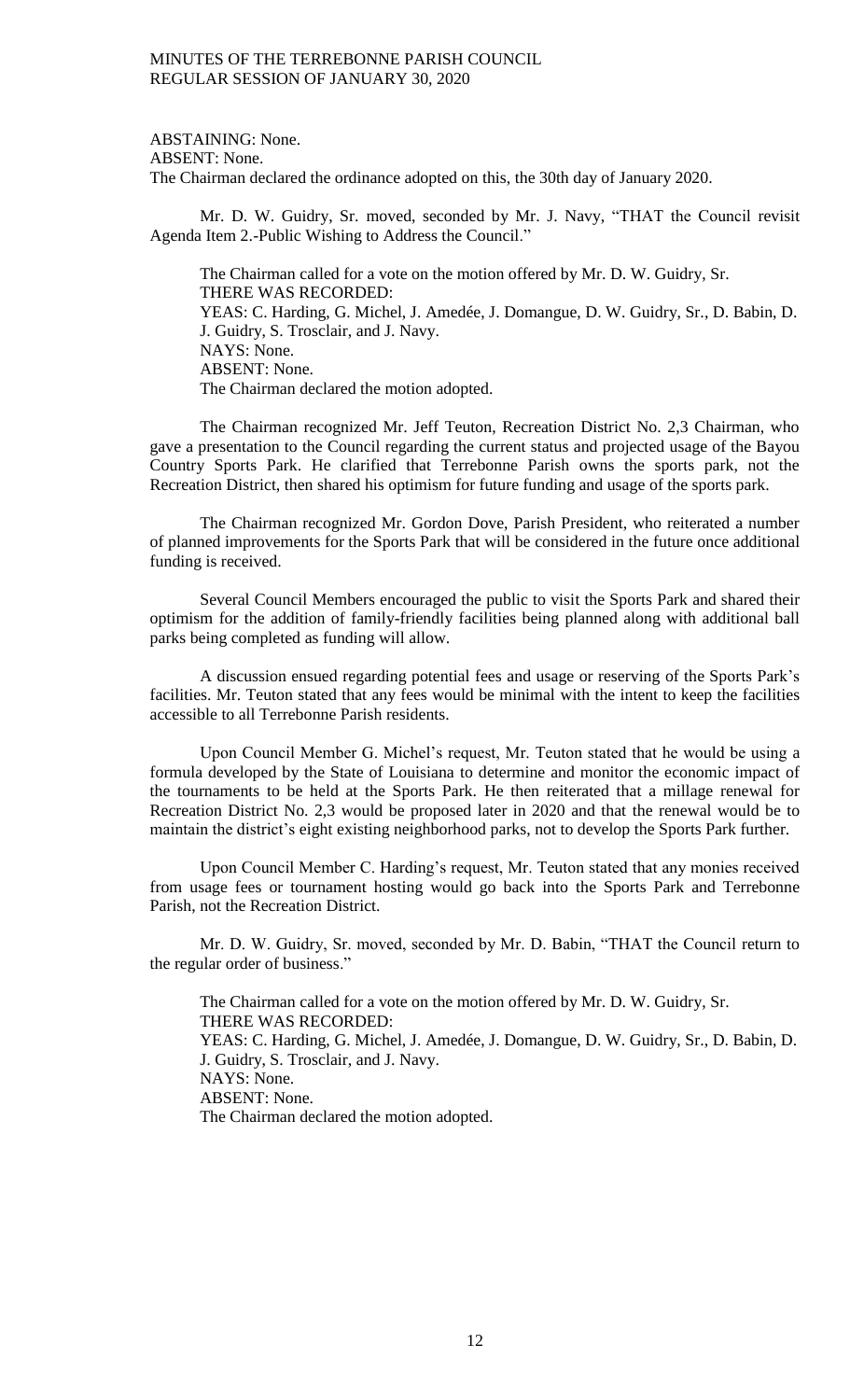The Chairman called for a report on the Budget and Finance Committee meeting held on 01/27/2020, whereupon the Committee Chairman rendered the following:

#### **BUDGET & FINANCE COMMITTEE**

#### **JANUARY 27, 2020**

The Chairman, John Navy, called the Budget & Finance Committee meeting to order at 6:54. p. m. in the Terrebonne Parish Council Meeting Room with an Invocation offered by Committee Member J. Navy and the Pledge of Allegiance led by Committee Member D. J. Guidry. Upon roll call, Committee Members recorded as present were: C. Harding, G. Michel, J. Amedée, J. Domangue, D. W. Guidry, Sr., D. Babin, D. J. Guidry, S. Trosclair and J. Navy. A quorum was declared present.

| <b>OFFERED BY:</b>  | MR. D. J. GUIDRY |
|---------------------|------------------|
| <b>SECONDED BY:</b> | MR. C. HARDING   |

#### **RESOLUTION NO. 20-043**

A RESOLUTION TO APPROVE THE PURCHASE OF WEST LAW SUBSCRIPTIONS FOR LAW BOOKS, STATE STATUE SUBSCRIPTION AND ASSURED PRINT PRICING CHARGES FROM THOMSON REUTERS-WEST FOR THE TERREBONNE PARISH CONSOLIDATED GOVERNMENT, HOUMA POLICE DEPARTMENT, JUVENILE DETENTION, TERREBONNE PARISH CRIMINAL JUSTICE COMPLEX, TERREBONNE PARISH DISTRICT COURT, AND UTILITIES DEPARTMENT IN AN AMOUNT NOT TO EXCEED NINETY THOUSAND DOLLARS AND ZERO CENTS (\$90,000.00).

**WHEREAS,** the Parish Administration recommends the acceptance of the purchase of the aforementioned subscriptions for Law Books, State Statue Subscriptions and Printing Charges for Law Information for the various Parish Departments/Divisions.

**NOW THEREFORE BE IT RESOLVED**, that the Terrebonne Parish Council on behalf of the Terrebonne Parish Consolidated Government, accepts the above mentioned purchase and subscriptions from Thompson Reuters-West and that the Parish President and all other appropriate parties be and they are hereby, authorized to execute any and all contract documents associated therewith.

#### **THERE WAS RECORDED:**

YEAS: J. Navy, C. Harding, G. Michel, J. Amedée, J. Domangue, D. W. Guidry, Sr., D. Babin, D. J. Guidry, and S. Trosclair. NAYS: None. ABSTAINING: None. ABSENT: None. The Chairman declared the resolution adopted on this the 27th day of January 2020.

\* \* \* \* \* \* \* \* \*

Committee Member D. Babin announced to the public, for clarification purposes, that the parish's purchasing of the West Law Books is mandated by law.

Upon questioning from Committee Member G. Michel regarding the usage of Lofton Industrial Services, LLC as an employment (hiring) agency, Parish Manager M. Toups explained that Solid Waste Manager C. Naquin finds it easier to obtain employees from Lofton Industrial Services, LLC, with the rates that are being charged; noting that the individuals are hired on a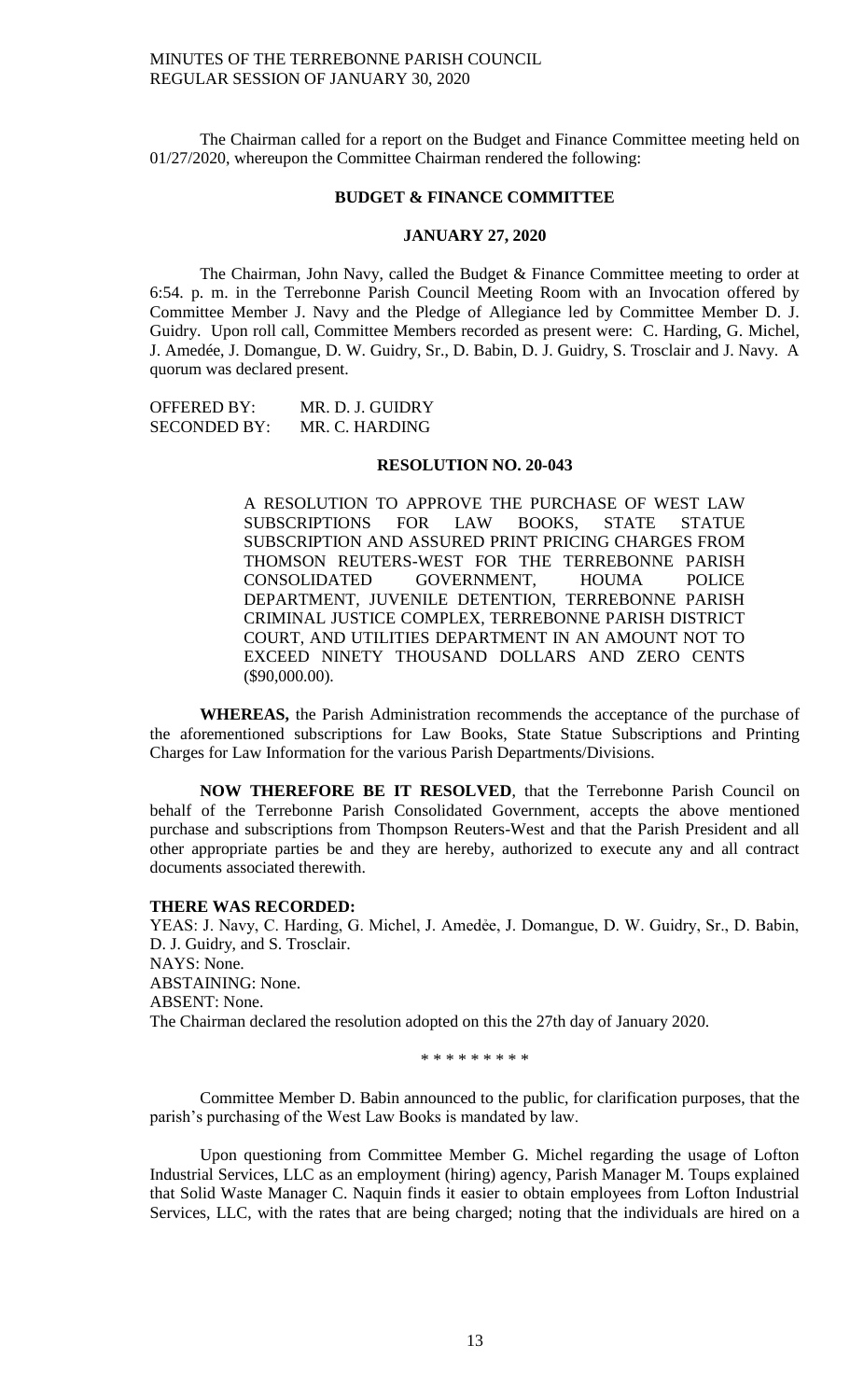three (3) month trial basis and if they are successful in their employment during this time, some are hired permanently.

OFFERED BY: MR. J. AMEDẾE SECONDED BY: MR. C. HARDING

### **RESOLUTION NO. 20-044**

A RESOLUTION AUTHORIZING THE SIGNING OF AN AGREEMENT WITH THE FIRM OF LOFTON INDUSTRIAL SERVICES, LLC TO PROVIDE PERSONNEL STAFFING FOR THE SOLID WASTE DIVISION.

**WHEREAS**, Lofton Industrial Services, LLC has provided personnel staffing for the Solid Waste Division over the past several years, and

**WHEREAS**, the Solid Waste Division as determined that by using Lofton Industrial Services, LLC personnel staffing it is cost savings to TPCG, and

**WHEREAS**, the Solid Waste Division intends to continue the use of Lofton Industrial Services, LLC personnel staffing, and

**WHEREAS**, Lofton Industrial Services, LLC personnel is used to staff the Ashland, Crochetville, and Schriever Residential Drop Off-sites, clerical support, grapple truck helpers and litter control, and

**WHEREAS**, Lofton Industrial Services, LLC personnel staffing are vital to the day to day operations of the Solid Waste Division, and

**NOW THEREFORE BE IT RESOLVED**, by the Terrebonne Parish Council, on behalf of Terrebonne Parish Consolidated Government, that the professional services from Lofton Industrial Services, LLC be, and is hereby approved, and

BE **IT FURTHER RESOLVED,** that the Parish President and all other appropriate parties be, and they are hereby authorized to execute any and all documents associated therewith.

#### **THERE WAS RECORDED:**

YEAS: J. Navy, C. Harding, G. Michel, J. Amedée, J. Domangue, D. W. Guidry, Sr., D. Babin, D. J. Guidry, and S. Trosclair. NAYS: None. ABSTAINING: None. ABSENT: None. The Chairman declared the resolution adopted on this the 27th day of January 2020.

\* \* \* \* \* \* \* \* \*

OFFERED BY: MR. D. BABIN SECONDED BY: MR. D. J. GUIDYR

#### **RESOLUTION NO. 20-045**

A RESOLUTION AUTHORIZING THE PARISH PRESIDENT TO NEGOTIATE AND EXECUTE A COOPERATIVE ENDEAVOR AGREEMENT WITH THE PARISH SHERIFF'S OFFICE FOR THE 2020 PUBLIC SAFETY PROGRAM.

**WHEREAS,** Parish Officials with the Consolidated Government, Houma Police Department and Sheriff's Office are continuing their joint efforts which began in 2008 on the education and promotion of public safety, and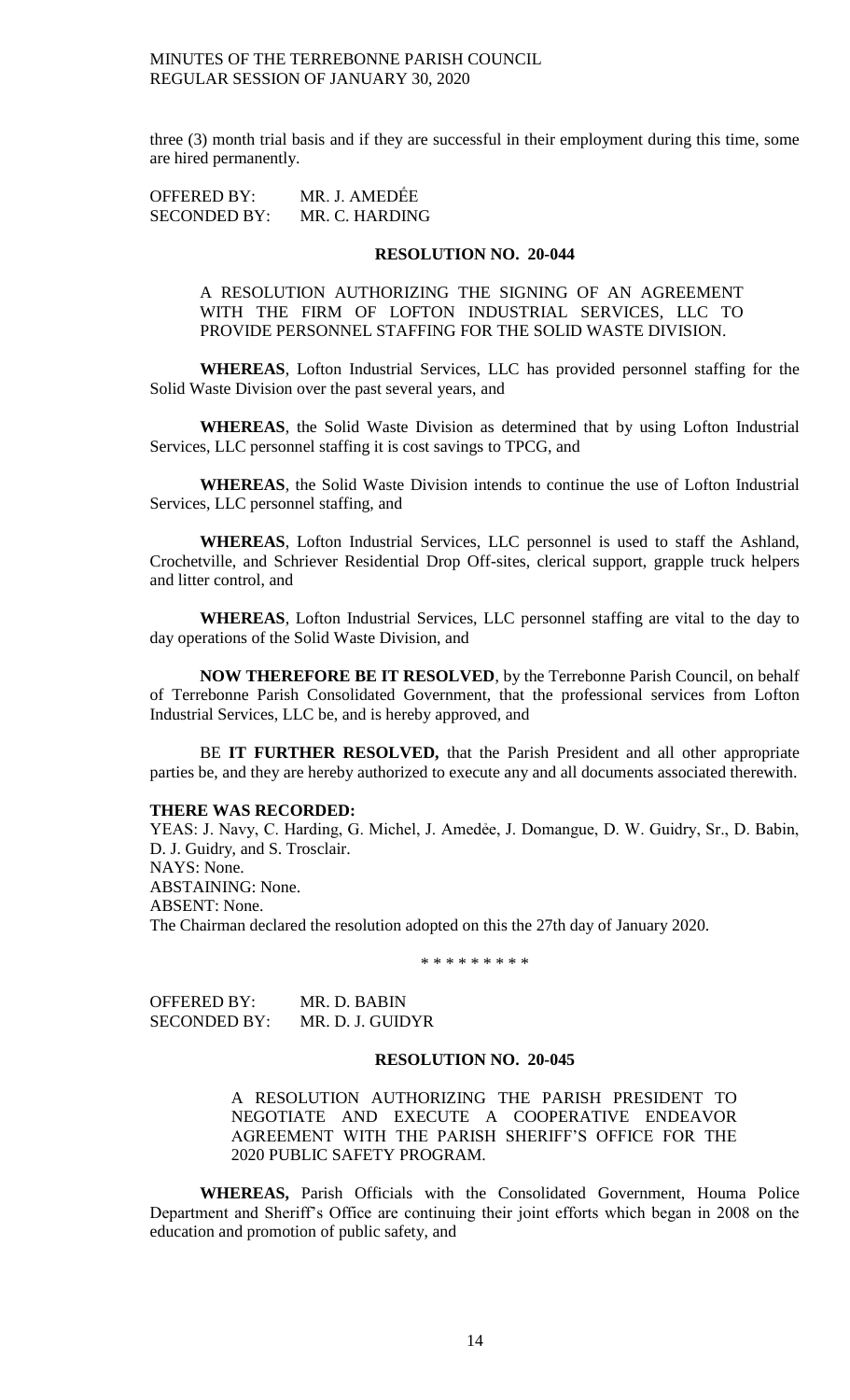**WHEREAS,** the Parish budgeted \$100,000 in the 2020 Budget for the continuation of Public Safety Programs, of which \$25,000 has been targeted for cameras and \$75,000 for the services provided by the Sheriff and the City of Houma.

**NOW, THEREFORE BE IT RESOLVED** by the Terrebonne Parish Council on behalf of the Terrebonne Parish Consolidated Government, authorizes the Parish President to negotiate and execute a cooperative endeavor agreement with the Terrebonne Parish Sheriff's Office and to address other matters relative thereto as approved by the legal department.

### **THERE WAS RECORDED:**

YEAS: J. Navy, C. Harding, G. Michel, J. Amedée, J. Domangue, D. W. Guidry, Sr., D. Babin, D. J. Guidry, and S. Trosclair. NAYS: None. ABSTAINING: None. ABSENT: None. The Chairman declared the resolution adopted on this the 27th day of January 2020.

\* \* \* \* \* \* \* \* \*

| OFFERED BY:  | MR. J. AMEDÊE |
|--------------|---------------|
| SECONDED BY: | MR. D. BABIN  |

# **RESOLUTION NO. 20-046**

**WHEREAS,** Article VII, Section 14 of the Louisiana Constitution authorizes the use of public funds and property "for programs of social welfare for the aid and support of the needy"; and

**WHEREAS,** Article VII, Section 14 of the Louisiana Constitution further provides that "[F]or a public purpose, the state and its political subdivisions or political corporations may engage in cooperative endeavors with each other, with the United States or its agencies, or with any public or private association, corporation or individual"; and,

**WHEREAS,** SOUTHEAST LOUISIANA LEGAL SERVICES provides a variety of legal services for the clients in Terrebonne Parish that cannot afford legal representation; and

**WHEREAS,** TPCG believes that funding for services of SOUTHEAST LOUISIANA LEGAL SERVICES will serve the public purpose of making services accessible to individuals in Terrebonne Parish that may not have been able to acquire legal assistance on their own accord; and

**WHEREAS,** TPCG finds that partially funding the services of SOUTHEAST LOUISIANA LEGAL SERVICES in exchange for the expanded provision of legal services provided to citizens within Terrebonne Parish will serve a public purpose and have a public benefit commensurate with the costs; and

**NOW, THEREFORE BE IT RESOLVED** by the Terrebonne Parish Council (Budget and Finance Committee), on behalf of the Terrebonne Parish Consolidated Government, hereby authorizes Gordon Dove, Parish President, to enter into a contract with SOUTHEAST LOUISIANA LEGAL SERVICES for an amount not to exceed \$30,000 as approved by the legal department.

# **THERE WAS RECORDED:**

YEAS: J. Navy, C. Harding, G. Michel, J. Amedée, J. Domangue, D. W. Guidry, Sr., D. Babin, D. J. Guidry, and S. Trosclair. NAYS: None. ABSTAINING: None.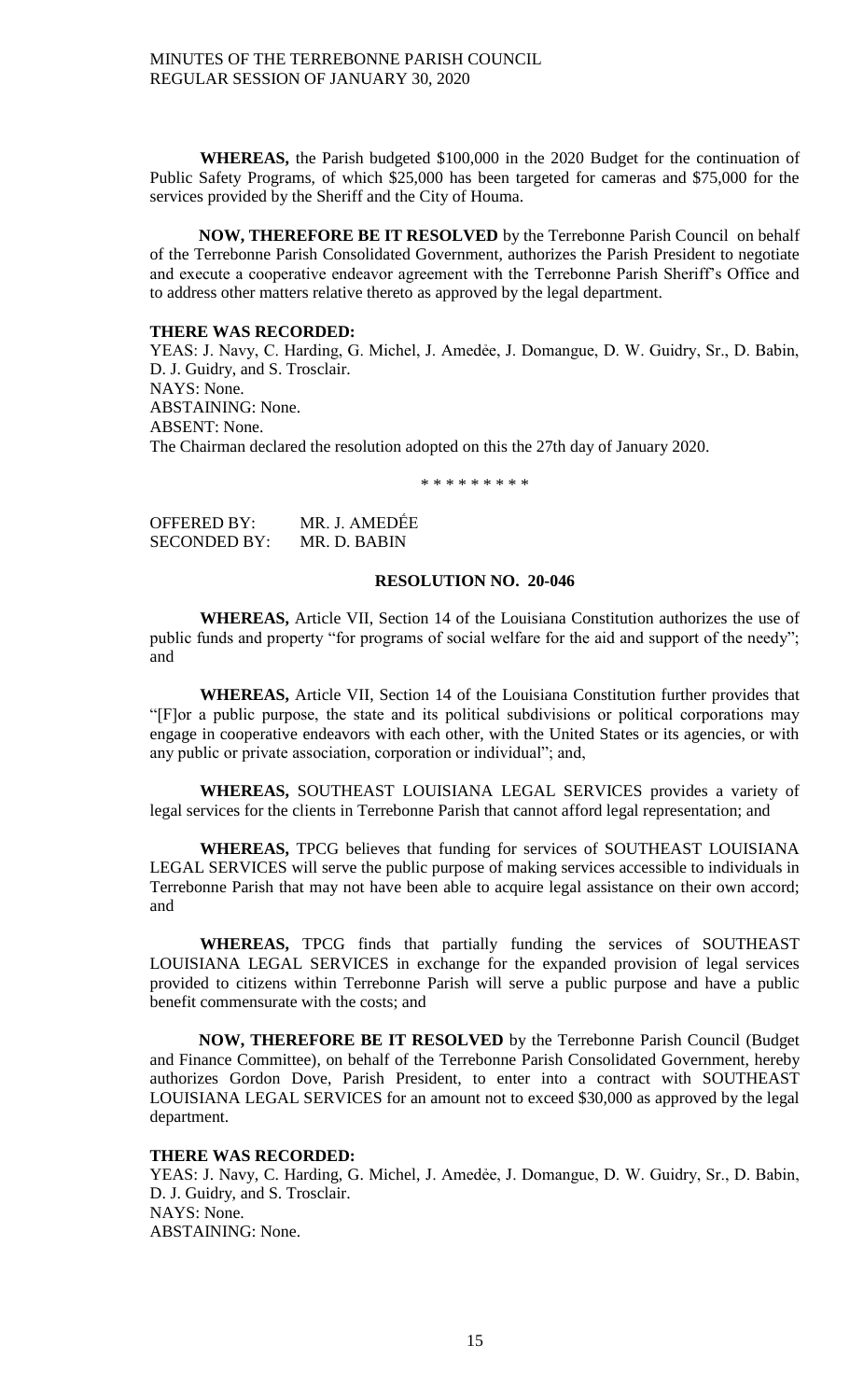ABSENT: None.

The Chairman declared the resolution adopted on this the 27th day of January 2020.

\* \* \* \* \* \* \* \* \*

OFFERED BY: MR. D. J. GUIDRY SECONDED BY: MR. C. HARDING

### **RESOLUTION NO. 20-047**

A RESOLUTION TO APPROVE THE MONTHLY TELEPHONE SERVICE FROM HUNT TELECOMMUNICATIONS FOR THE TERREBONNE OFFICE OF HOMELAND SECURITY AND EMERGENCY PREPAREDNESS IN AN AMOUNT NOT TO EXCEED THIRTY-TWO THOUSAND FOUR HUNDRED DOLLARS AND ZERO CENTS (\$32,400.00).

**WHEREAS,** the Parish Administration recommends the acceptance of the service for the aforementioned Monthly Telephone Service for the Office of Emergency Preparedness.

**NOW THEREFORE BE IT RESOLVED**, that the Terrebonne Parish Council on behalf of the Terrebonne Parish Consolidated Government, accepts the above mentioned service from Hunt Telecommunications and that the Parish President and all other appropriate parties be and they are hereby, authorized to execute any and all contract documents associated therewith.

#### **THERE WAS RECORDED:**

YEAS: J. Navy, C. Harding, G. Michel, J. Amedée, J. Domangue, D. W. Guidry, Sr., D. Babin, D. J. Guidry, and S. Trosclair. NAYS: None. ABSTAINING: None. ABSENT: None. The Chairman declared the resolution adopted on this the 27th day of January 2020.

\* \* \* \* \* \* \* \* \*

OFFERED BY: MR. D. W. GUIDRY, SR. SECONDED BY: MR. J. AMEDẾE

#### **RESOLUTION NO. 20-048**

# A RESOLUTION REJECTING ALL BIDS SUBMITTED FOR BID NO., 19-1/9-70 YEARLY MAINTENANCE CONTRACT.

**WHEREAS**, the Public Works Department has reviewed the bids received and recommends that the bids submitted be rejected in order to allow for the revision of the solicited scope of work and requirements of the contract, and

**WHEREAS,** the Parish Administration has concurred with the recommendation that the bids submitted for Bid #19-1/9-70 Yearly Maintenance Contract should be rejected to allow for the revision of the solicited scope of work and requirements of the contract, and

**NOW, THEREFORE BE IT RESOLVED** that the Terrebonne Parish Council, on behalf of the Terrebonne Parish Consolidated Government, reject all bids to allow for the revision of the solicited scope of work and requirements of this contract and that the Parish President and all other appropriate parties be, and they are hereby authorized to advertise for proposals once the revisions are finalized.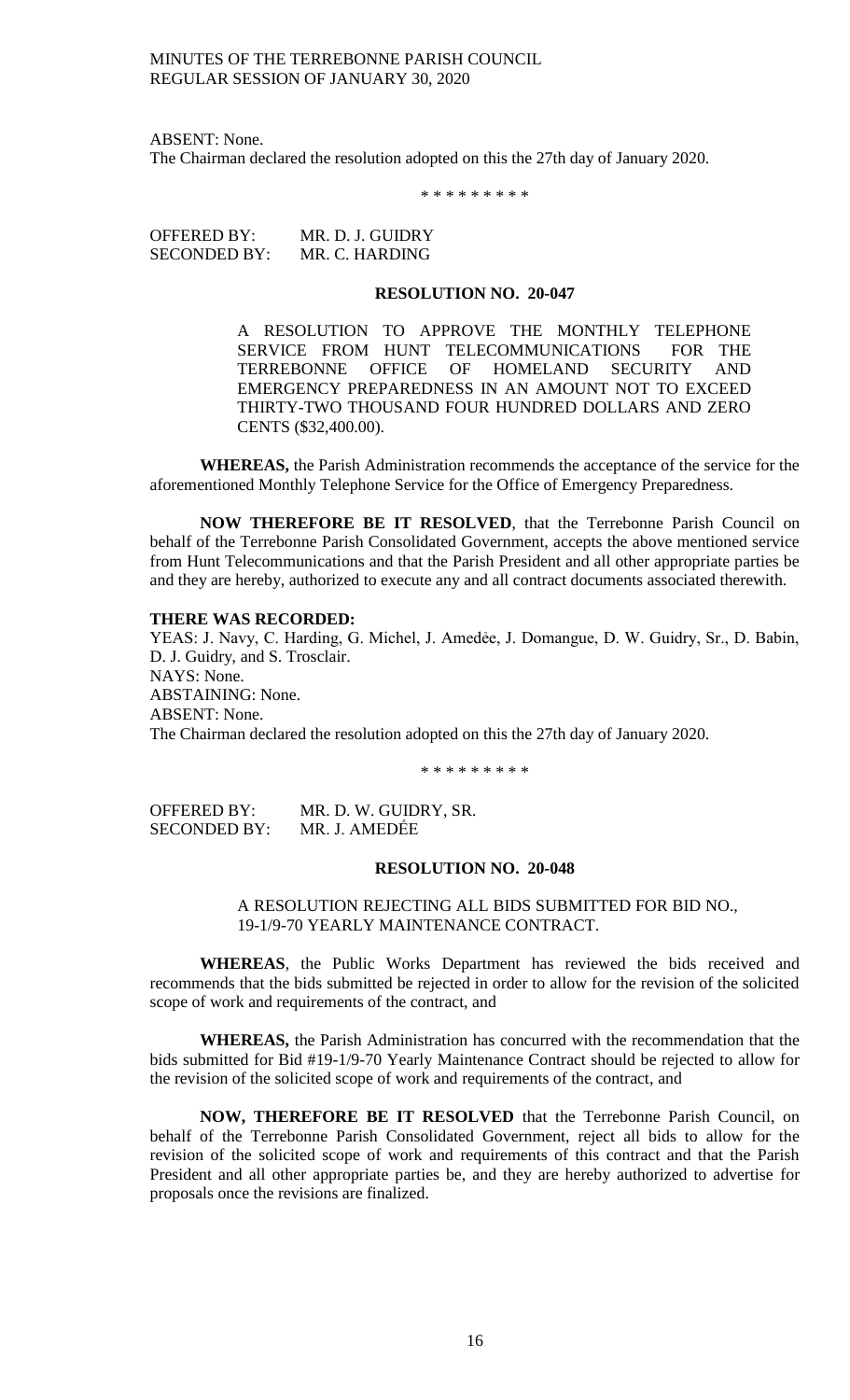#### **THERE WAS RECORDED:**

YEAS: J. Navy, C. Harding, G. Michel, J. Amedée, J. Domangue, D. W. Guidry, Sr., D. Babin, D. J. Guidry, and S. Trosclair. NAYS: None. ABSTAINING: None. ABSENT: None. The Chairman declared the resolution adopted on this the 27th day of January 2020.

\* \* \* \* \* \* \* \* \*

Committee Member D. W. Guidry, Sr. asked that Agenda Item No. 7 - Discussion and possible action regarding a Revenue Review Committee, be placed on the agenda so that an updated status could be given to the Council. He gave the history and description and/or overview of the Committee formed in 2004.

Discussion ensued with several Committee Members expressing their views over reactivating the Revenue Review Committee; stating that "feedback" from the community can be beneficial in moving Terrebonne Parish forward and the recommendations from these individuals can be utilized to broker change. They further explained that the Council is the representative form of government and has the responsibility of meeting the needs of the citizens of Terrebonne Parish and should take all of that into consideration when forming committees and making decisions. The discussion included the representative structure of the members if the Revenue Review Committee is re-formed and the objective of the committee.

Committee Member D. W. Guidry, Sr. asked for volunteers among his peers on the Council to help come up with the representation of members on the Revenue Review Committee. He stated this matter would be re-addressed at the second Budget and Finance Committee meeting in February.

Mr. D. W. Guidry, Sr. moved, seconded by Mr. G. Michel, "THAT, there being no further business to come before the Budget & Finance Committee, the meeting be adjourned."

The Chairman called for the vote on the motion offered by Mr. D. W. Guidry, Sr. THERE WAS RECORDED:

YEAS: G. Harding, G. Michel, J. Amedée, J. Domangue, D. W. Guidry, Sr., D. Babin, D. J. Guidry, S. Trosclair and J. Navy.

NAYS: None.

ABSENT: None.

The Chairman declared the motion adopted and the meeting was adjourned at 7:25 p.m.

John A. Navy, Chairman

Tammy E. Triggs, Minute Clerk

It was at this the Chairman ceded the Chair position to the Vice-Chairman.

Mr. J. Navy moved, seconded by Mr. C. Harding, "THAT the Council accept and ratify the minutes of the Budget and Finance Committee meeting held on 01/27/2020."

The Vice-Chairman called for a vote on the motion offered by Mr. J. Navy. THERE WAS RECORDED: YEAS: C. Harding, J. Amedée, J. Domangue, D. W. Guidry, Sr., D. Babin, D. J. Guidry, and J. Navy. NAYS: None. ABSENT: G. Michel and S. Trosclair. The Vice-Chairman declared the motion adopted.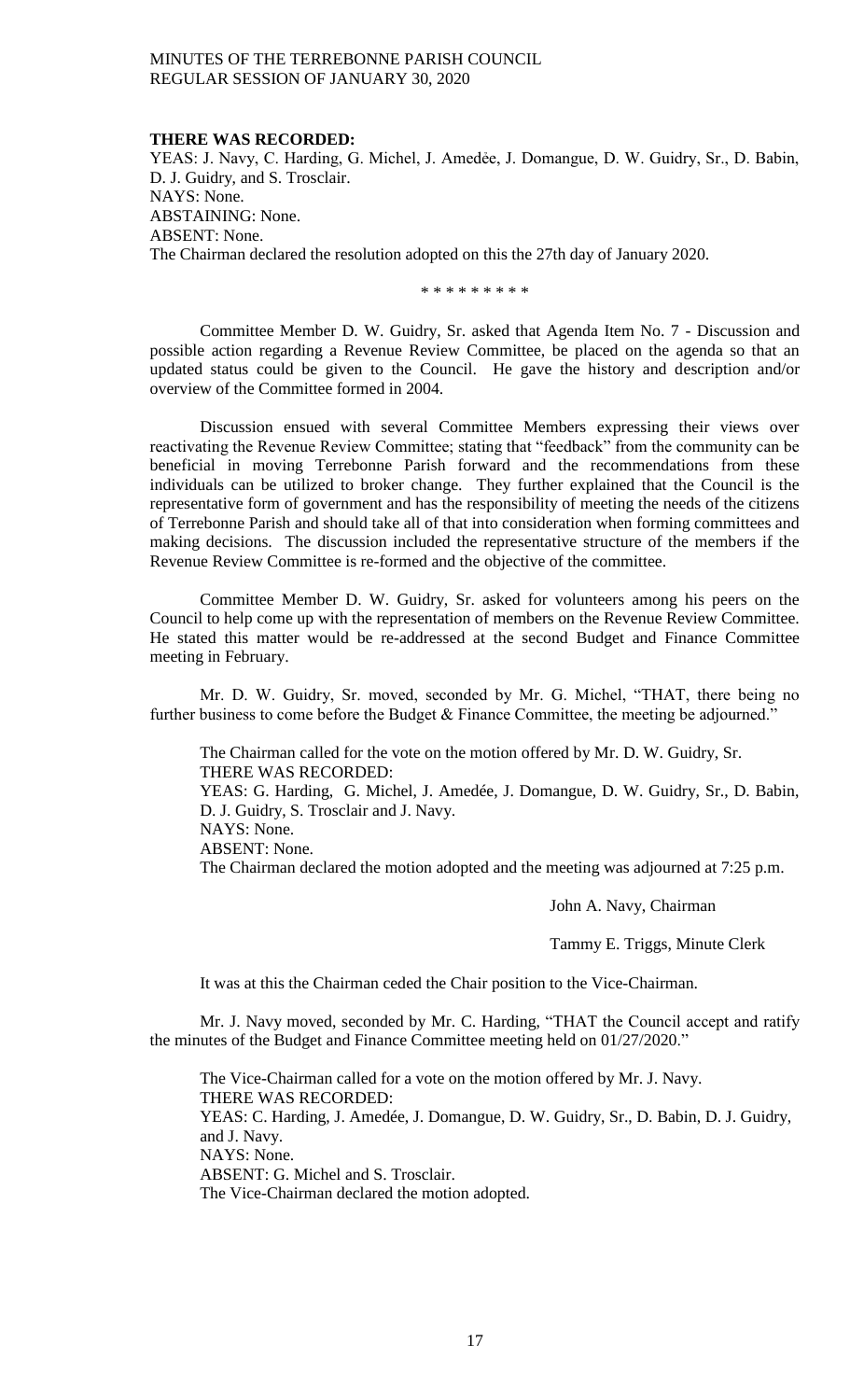The Vice-Chairman called for a report on the Public Services Committee meeting held on 01/27/2020, whereupon the Committee Chairman rendered the following:

#### **POLICY, PROCEDURE, & LEGAL COMMITTEE**

## **JANUARY 27, 2020**

The Chairman, John Amedée, called the Policy, Procedure, & Legal Committee meeting to order at 7:27 p.m. in the Terrebonne Parish Council Meeting Room with an Invocation offered by Committee Member G. Michel and the Pledge of Allegiance led by Committee Member D. W. Guidry. Upon roll call, Committee Members recorded as present were: C. Harding, G. Michel, J. Amedée, J. Domangue, D. W. Guidry, Sr., D. Babin, D. J. Guidry, S. Trosclair and J. Navy. A quorum was declared present.

Mr. D. W. Guidry, Sr. moved, seconded by Mr. C. Harding, "THAT, the Policy, Procedure and Legal Committee approve the annual fire dispatch agreement between the Terrebonne Parish Communications District and TPCG City of Houma Fire Department for the fire department cost of fire dispatching services.

The Chairman called for the vote on the motion offered by Mr. D. W. Guidry, Sr. THERE WAS RECORDED: YEAS: C. Harding, G. Michel, J. Amedée, J. Domangue, D. W. Guidry, Sr., D. Babin, D. J. Guidry, S. Trosclair and J. Navy. NAYS: None. ABSENT: None. The Chairman declared the motion adopted.

Mr. D. W. Guidry, Sr. moved, seconded by Ms. J. Domangue, "THAT, the Policy, Procedure, & Legal Committee approve a request from the Junior Auxiliary to co-sponsor Houma's Dancing with the Stars at the Houma-Terrebonne Civic Center on August 22, 2020."

The Chairman called for the vote on the motion offered by Mr. D. W. Guidry, Sr. THERE WAS RECORDED: YEAS: C. Harding, J. Amedée, J. Domangue, D. W. Guidry, Sr., D. Babin, D. J. Guidry, S. Trosclair and J. Navy. NAYS: None. ABSENT: G. Michel. The Chairman declared the motion adopted.

Mr. C. Harding moved, seconded by Mr. J. Navy, "THAT, the Policy, Procedure, & Legal Committee approve a request from the Howard Nixon Music Scholarship Foundation to co-sponsor the Howard Nixon Scholarship Fundraiser Dance at Dumas Auditorium on May 16, 2020."

The Chairman called for the vote on the motion offered by Mr. C. Harding. THERE WAS RECORDED: YEAS: C. Harding, G. Michel, J. Amedée, J. Domangue, D. W. Guidry, Sr., D. Babin, D. J. Guidry, S. Trosclair and J. Navy. NAYS: None. ABSENT: None. The Chairman declared the motion adopted.

Mr. J. Navy moved, seconded by Mr. C. Harding, "THAT, the Policy, Procedure, & Legal Committee approve a request from the Southern University Local Alumni Chapter to cosponsor a scholarship banquet at the Houma-Municipal Auditorium on May 2, 2020."

The Chairman called for the vote on the motion offered by Mr. J. Navy. THERE WAS RECORDED: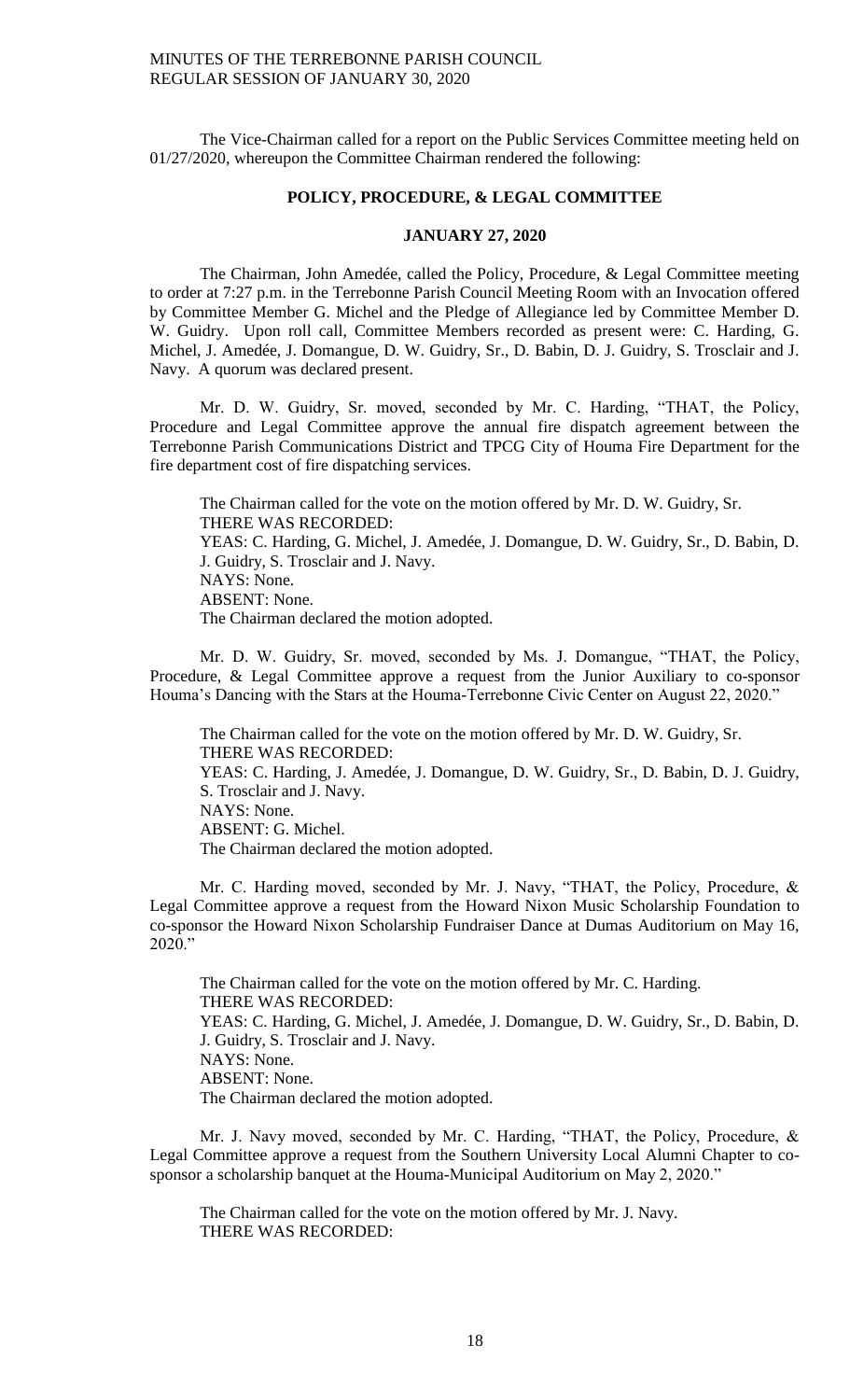YEAS: C. Harding, G. Michel, J. Amedée, J. Domangue, D. W. Guidry, Sr., D. Babin, D. J. Guidry, S. Trosclair and J. Navy. NAYS: None. ABSENT: None. The Chairman declared the motion adopted.

OFFERED BY: MR. G. MICHEL SECONDED BY: MR. J. NAVY

#### **RESOLUTION NO. 20-049**

A RESOLUTION AUTHORIZING THE PARISH PRESIDENT TO EXECUTE A COOPERATIVE ENDEAVOR AGREEMENT BETWEEN TERREBONNE PARISH CONSOLIDATED GOVERNMENT AND VANDEBILT CATHOLIC HIGH AND APPROVING THE WAIVER OF FEES FOR THE USE OF THE HOUMA-TERREBONNE CIVIC CENTER ON MAY 16, 2020.

**WHEREAS**, Article VII, Section 14 of the Louisiana Constitution provides that, "[F]or public purpose, the state and its political subdivisions or political corporations may engage in cooperative endeavors with each other, with the United States or its agencies, or with any public or private corporation or individual"; and

**WHEREAS**, the students of VANDEBILT through the school's community service programs provide countless hours of recreation and service to young people and needy citizens in the Terrebonne Parish community; and

**WHEREAS**, with just one program, One Hundred Sixty-Six VANDEBILT seniors provide recreation and support to at-risk children in the parish through the Campus Ministry's annual Christmas Project. This year the school adopted students from the Terrebonne Parish Head Start Program, by providing them with toys and clothing along with spending a day with children reading, crafting and recreating; and

**WHEREAS**, TPCG currently waives certain fees associated with the use for graduation ceremonies of the Houma-Terrebonne Civic Center for public schools in Terrebonne Parish and desires to waive the same fees for the students of VANDEBILT; and

**WHEREAS**, TPCG finds that its expenditure or transfer according to the terms of this cooperative endeavor, taken as a whole, is not gratuitous, and that it has a demonstrable, objective, and reasonable expectation of receiving at least equivalent value in exchange for the expenditure or transfer of its public funds; and

**NOW THEREFORE BE IT RESOLVED** that the Terrebonne Parish Consolidated Government hereby authorizes its Parish President to execute any and all documents necessary to effectuate this Cooperative Endeavor Agreement in accordance with the substantially the same terms as the attached documents.

#### **THERE WAS RECORDED:**

YEAS: C. Harding, G. Michel, J. Amedée, J. Domangue, D. W. Guidry, Sr., D. Babin, D. J. Guidry, S. Trosclair, and J. Navy. NAYS: None. ABSTAINING: None. ABSENT: None. The Chairman declared the resolution adopted on this the 27th day of January 2020.

\* \* \* \* \* \* \* \* \*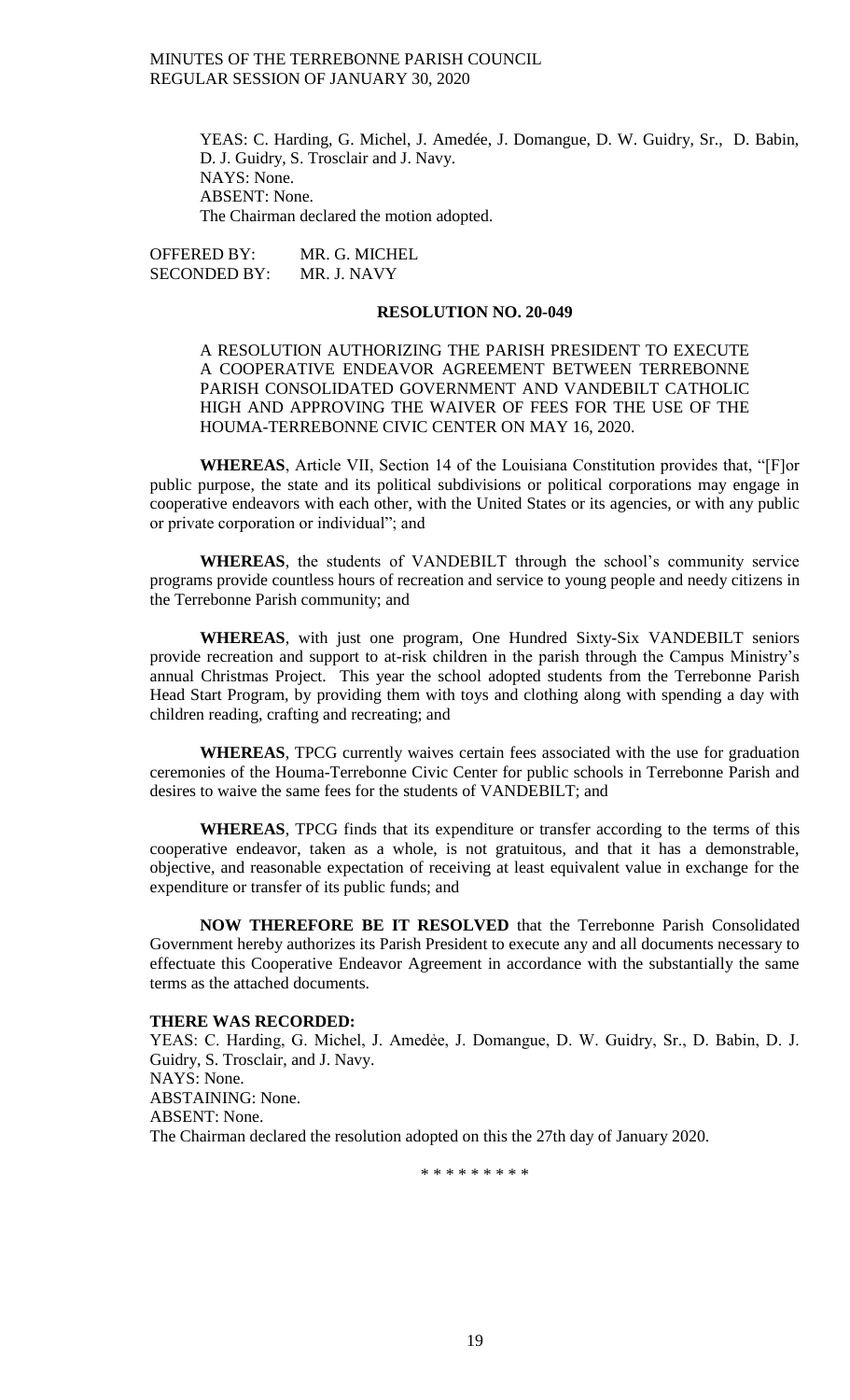Ms. J. Domangue moved, seconded by Mr. J. Navy, "THAT, the Policy, Procedure, & Legal Committee approve a co-sponsorship request from the Keep Terrebonne Beautiful's Pirates and Boots Day at the Houma Downtown Marina on April 25, 2020."

The Chairman called for the vote on the motion offered by Ms. J. Domangue. THERE WAS RECORDED: YEAS: C. Harding, G. Michel, J. Amedée, J. Domangue, D. W. Guidry, Sr., D. Babin, D. J. Guidry, S. Trosclair and J. Navy. NAYS: None. ABSENT: None. The Chairman declared the motion adopted.

Mr. C. Harding moved, seconded by Mr. J. Navy, "THAT, the Policy, Procedure, & Legal Committee approve the co-sponsorship request from the Friends of the Terrebonne Animal Shelter 5K-9 Run/Walk on March 7, 2020."

The Chairman called for the vote on the motion offered by Mr. C. Harding. THERE WAS RECORDED: YEAS: C. Harding, G. Michel, J. Amedée, J. Domangue, D. W. Guidry, Sr., D. Babin, D. J. Guidry, S. Trosclair and J. Navy. NAYS: None. ABSENT: None. The Chairman declared the motion adopted.

Mr. J. Navy moved, seconded by Mr. C. Harding, "THAT, the Policy, Procedure, & Legal Committee approve a co-sponsorship request from T. R. Ministries, Inc. for the Gospel Extravaganza 2020 at Dumas Auditorium on May 29 & 30, 2020."

The Chairman called for the vote on the motion offered by Mr. J. Navy. THERE WAS RECORDED: YEAS: C. Harding, G. Michel, J. Amedée, J. Domangue, D. W. Guidry, Sr., D. Babin, D. J. Guidry, S. Trosclair and J. Navy. NAYS: None. ABSENT: None. The Chairman declared the motion adopted.

Committee Member D.W. Guidry, Sr. asked that Agenda Item No. 9 - Discussion and possible action concerning having one prayer and pledge to open the evening of Committee meetings rather than at the beginning of each Committee meeting, be placed on the agenda for discussion. He stated that he has served on various committees and they only offered one prayer and the Pledge of Allegiance before the whole set of meetings. Mr. Guidry suggested that the Terrebonne Parish Committees follow the same protocol.

Several Committee Members expressed their views in keeping the same process; stating that there is a need for more prayers and allegiance to this great country.

Mr. D. J. Guidry moved, seconded by Mr. C. Harding, "THAT, the Policy, Procedure, & Legal Committee approve co-sponsorship request from Roux For a Reason, Inc. for the fundraiser on March 7, 2020 to provide cancer related services to the local community."

The Chairman called for the vote on the motion offered by Mr. D. J. Guidry. THERE WAS RECORDED: YEAS: C. Harding, G. Michel, J. Amedée, J. Domangue, D. W. Guidry, Sr., D. Babin, D. J. Guidry, S. Trosclair and J. Navy. NAYS: None. ABSENT: None. The Chairman declared the motion adopted.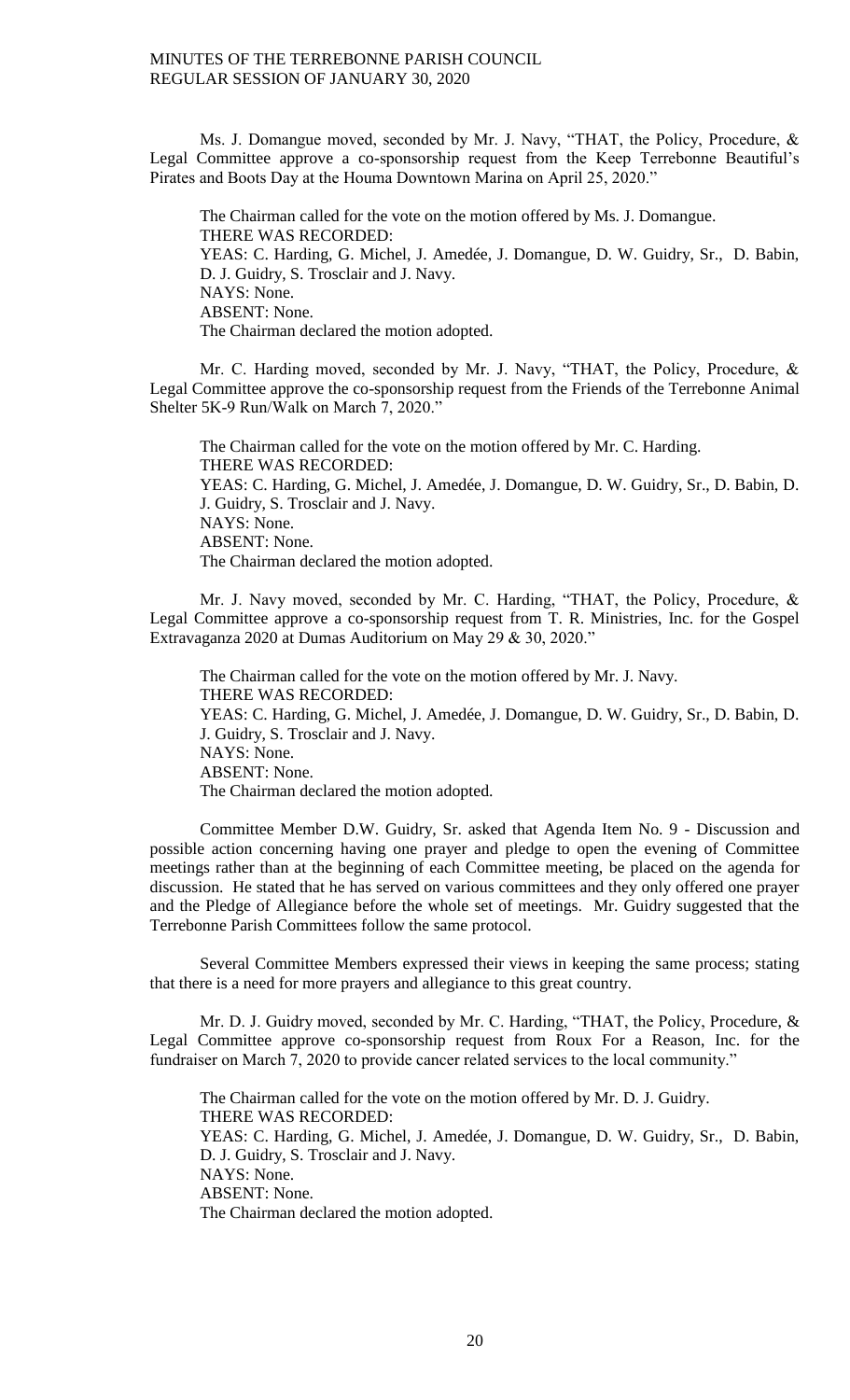Mr. D. W. Guidry, Sr. moved, seconded by Mr. G. Michel, "THAT, there being no further business to come before the Policy, Procedure, & Legal Committee, the meeting be adjourned."

The Chairman called for the vote on the motion offered by Mr. D. W. Guidry, Sr. THERE WAS RECORDED: YEAS: C. Harding, G. Michel, J. Amedée, J. Domangue, D. W. Guidry, Sr., D. Babin, D. J. Guidry, S. Trosclair and J. Navy. NAYS: None. ABSENT: None. The Chairman declared the motion adopted and the meeting was adjourned at 7:35 p.m.

John Amedée, Chairman

Tammy E. Triggs, Minute Clerk

Mr. C. Harding moved, seconded by Mr. D. J. Guidry, "THAT the Council accept and ratify the minutes of the Public Services Committee meeting held on 01/27/2020."

The Vice-Chairman called for a vote on the motion offered by Mr. C. Harding. THERE WAS RECORDED: YEAS: C. Harding, J. Amedée, J. Domangue, D. W. Guidry, Sr., D. Babin, D. J. Guidry, and J. Navy. NAYS: None. ABSENT: G. Michel and S. Trosclair. The Vice-Chairman declared the motion adopted.

The Vice-Chairman called for a report on the Community Development and Planning Committee meeting held on 01/27/2020, whereupon the Committee Chairwoman, noting ratification of minutes calls a public hearing on March 11, 2020, rendered the following:

### **COMMUNITY DEVELOPMENT & PLANNING COMMITTEE**

## **JANUARY 27, 2020**

The Chairwoman, Jessica Domangue, called the Community Development & Planning Committee meeting to order at 6:51 p.m. in the Terrebonne Parish Council Meeting Room with an Invocation offered by Committee Member S. Trosclair and the Pledge of Allegiance led by Committee Member C. Harding. Upon roll call, Committee Members recorded as present were: C. Harding, G. Michel, J. Amedée, J. Domangue, D. W. Guidry, Sr., D. Babin, D. J. Guidry, S. Trosclair and J. Navy. A quorum was declared present.

OFFERED BY: MR. D. J. GUIDRY SECONDED BY: MR. D. W. GUIDRY, SR.

#### **RESOLUTION NO. 20-042**

A RESOLUTION GIVING NOTICE OF INTENT TO ADOPT AN ORDINANCE TO AMEND THE ZONING MAP OF THE PARISH OF TERREBONNE SO AS TO REZONE FROM R-1 (SINGLE-FAMILY RESIDENTIAL DISTRICT) TO R-3 (MULTI-FAMILY RESIDENTIAL DISTRICT); LOT 14, BLOCK 2, ADDENDUM NO. 1, VOISIN PLACE SUBDIVISION, 636 MARMANDE STREET, HOUMA, TERREBONNE PARISH, LOUISIANA; HEATH DAVIS, APPLICANT; AND CALLING A PUBLIC HEARING ON SAID MATTER FOR WEDNESDAY, MARCH 11, 2020 AT 6:30 P.M.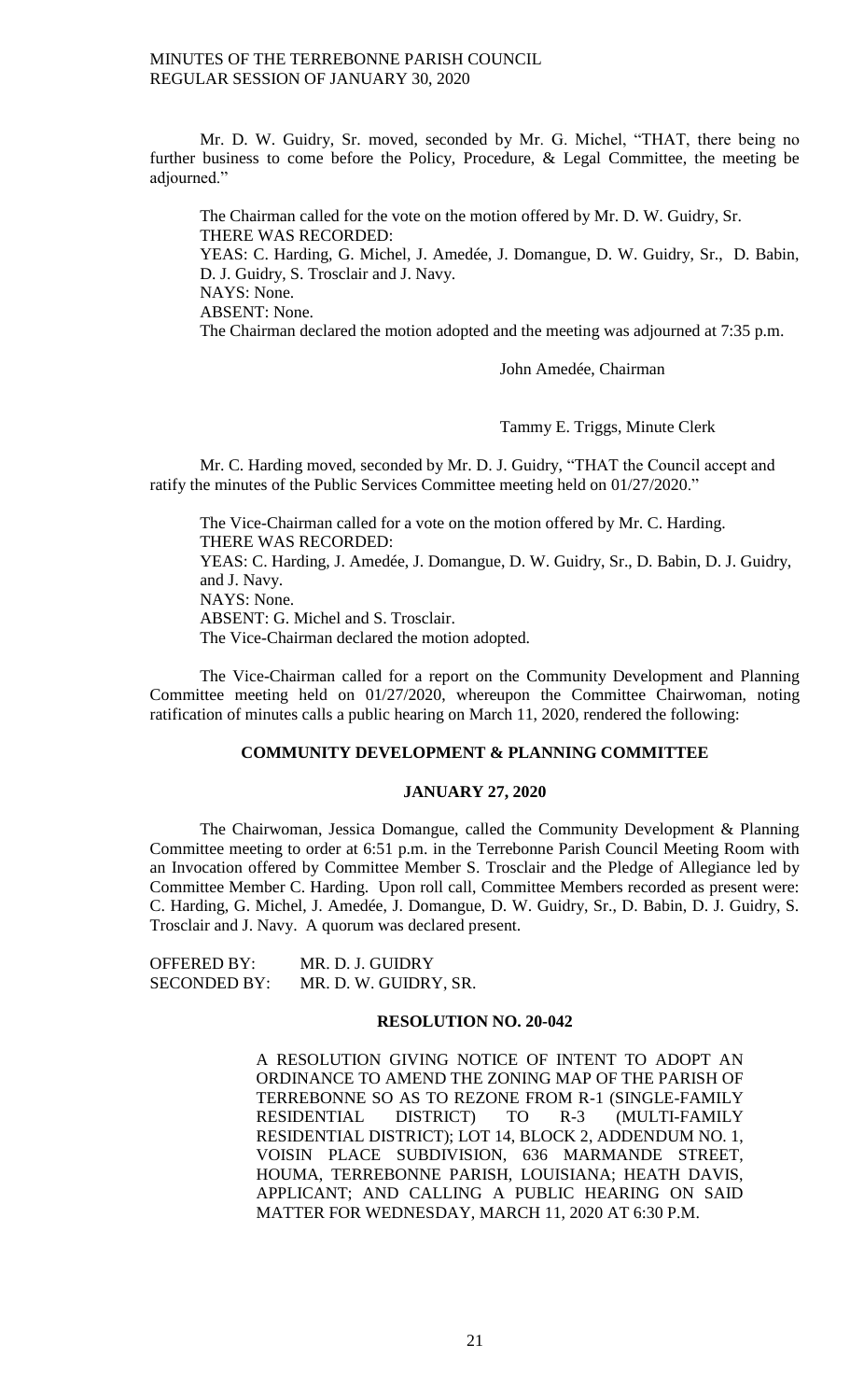**BE IT RESOLVED** by the Terrebonne Parish Council (Community Development and Planning Committee), that notice be hereby given to adopt an ordinance to amend the Zoning Map of the Parish of Terrebonne so as to rezone from R-1 (Single-Family Residential District) to R-3 (Multi-Family Residential District), Lot 14, Block 2, Addendum No. 1, Voisin Place Subdivision, 636 Marmande Street, Houma, Terrebonne Parish, Louisiana; and

**NOW, THEREFORE, BE IT RESOLVED** that a public hearing be called on said matter for Wednesday, March 11, 2020 at 6:30 p.m.

### **THERE WAS RECORDED:**

YEAS: C. Harding, G. Michel, J. Amedẻe, J. Domangue, D. W. Guidry, Sr., D. Babin, D. J. Guidry, S. Trosclair, and J. Navy. NAYS: None. ABSTAINING: None. ABSENT: None. The Chairman declared the resolution adopted on this the 27th day of January 2020.

Mr. G. Michel moved, seconded by Mr. D. W. Guidry, Sr., "THAT, there being no further business to come before the Community Development & Planning Committee, the meeting be adjourned."

The Chairwoman called for the vote on the motion offered by Mr. G. Michel. THERE WAS RECORDED: YEAS: C. Harding, G. Michel, J. Amedée, J. Domangue, D. W. Guidry, Sr., D. Babin, D. J. Guidry, S. Trosclair and J. Navy. NAYS: None.

ABSENT: None.

The Chairwoman declared the motion adopted and the meeting was adjourned at 6:53 p. m.

Jessica Domangue, Chairwoman

Tammy E. Triggs, Minute Clerk

Ms. J. Domangue moved, seconded by Mr. C. Harding, "THAT the Council accept and ratify the minutes of the Community Development and Planning Committee meeting held on 01/27/2020."

The Vice-Chairman called for a vote on the motion offered by Ms. J. Domangue. THERE WAS RECORDED:

YEAS: C. Harding, J. Amedée, J. Domangue, D. W. Guidry, Sr., D. Babin, D. J. Guidry, and J. Navy.

NAYS: None.

ABSENT: G. Michel and S. Trosclair.

The Vice-Chairman declared the motion adopted.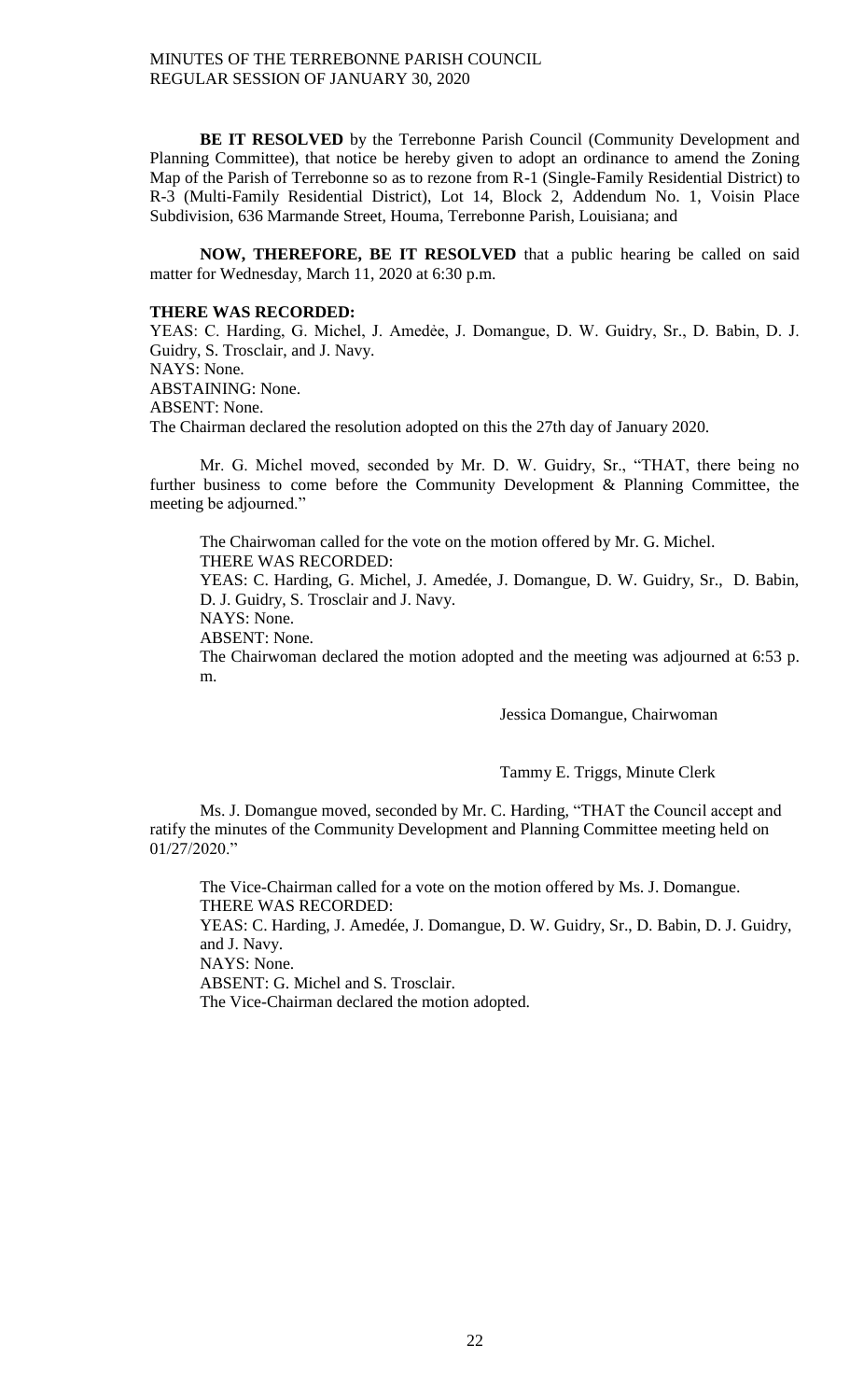The Vice-Chairman called for a report on the Policy, Procedure, and Legal Committee meeting held on 01/27/2020, whereupon the Committee Chairman rendered the following:

#### **POLICY, PROCEDURE, & LEGAL COMMITTEE**

## **JANUARY 27, 2020**

The Chairman, John Amedée, called the Policy, Procedure, & Legal Committee meeting to order at 7:27 p.m. in the Terrebonne Parish Council Meeting Room with an Invocation offered by Committee Member G. Michel and the Pledge of Allegiance led by Committee Member D. W. Guidry. Upon roll call, Committee Members recorded as present were: C. Harding, G. Michel, J. Amedée, J. Domangue, D. W. Guidry, Sr., D. Babin, D. J. Guidry, S. Trosclair and J. Navy. A quorum was declared present.

Mr. D. W. Guidry, Sr. moved, seconded by Mr. C. Harding, "THAT, the Policy, Procedure and Legal Committee approve the annual fire dispatch agreement between the Terrebonne Parish Communications District and TPCG City of Houma Fire Department for the fire department cost of fire dispatching services.

The Chairman called for the vote on the motion offered by Mr. D. W. Guidry, Sr. THERE WAS RECORDED: YEAS: C. Harding, G. Michel, J. Amedée, J. Domangue, D. W. Guidry, Sr., D. Babin, D. J. Guidry, S. Trosclair and J. Navy. NAYS: None. ABSENT: None. The Chairman declared the motion adopted.

Mr. D. W. Guidry, Sr. moved, seconded by Ms. J. Domangue, "THAT, the Policy, Procedure, & Legal Committee approve a request from the Junior Auxiliary to co-sponsor Houma's Dancing with the Stars at the Houma-Terrebonne Civic Center on August 22, 2020."

The Chairman called for the vote on the motion offered by Mr. D. W. Guidry, Sr. THERE WAS RECORDED: YEAS: C. Harding, J. Amedée, J. Domangue, D. W. Guidry, Sr., D. Babin, D. J. Guidry, S. Trosclair and J. Navy. NAYS: None. ABSENT: G. Michel. The Chairman declared the motion adopted.

Mr. C. Harding moved, seconded by Mr. J. Navy, "THAT, the Policy, Procedure, & Legal Committee approve a request from the Howard Nixon Music Scholarship Foundation to co-sponsor the Howard Nixon Scholarship Fundraiser Dance at Dumas Auditorium on May 16, 2020."

The Chairman called for the vote on the motion offered by Mr. C. Harding. THERE WAS RECORDED: YEAS: C. Harding, G. Michel, J. Amedée, J. Domangue, D. W. Guidry, Sr., D. Babin, D. J. Guidry, S. Trosclair and J. Navy. NAYS: None. ABSENT: None. The Chairman declared the motion adopted.

Mr. J. Navy moved, seconded by Mr. C. Harding, "THAT, the Policy, Procedure, & Legal Committee approve a request from the Southern University Local Alumni Chapter to cosponsor a scholarship banquet at the Houma-Municipal Auditorium on May 2, 2020."

The Chairman called for the vote on the motion offered by Mr. J. Navy. THERE WAS RECORDED: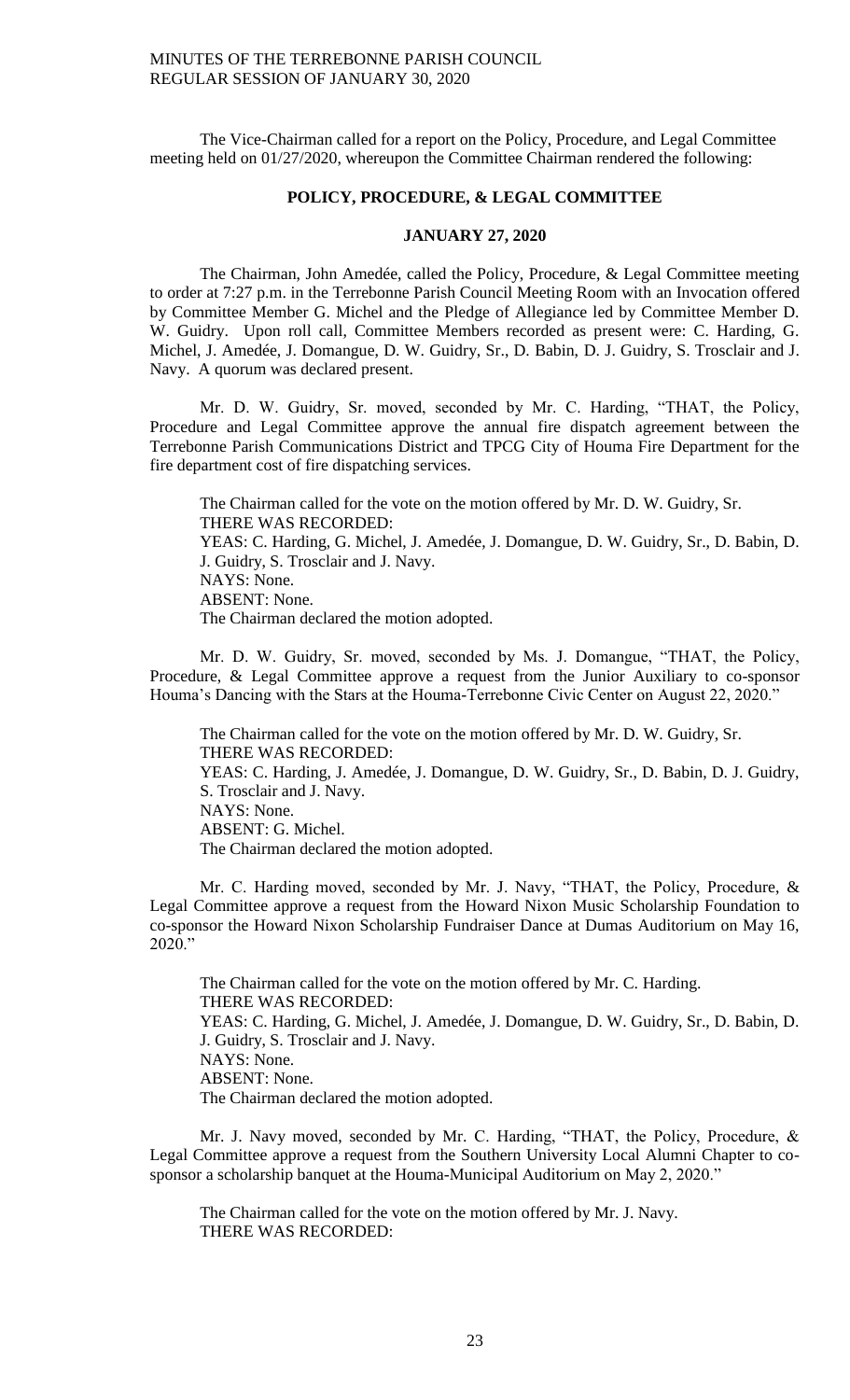YEAS: C. Harding, G. Michel, J. Amedée, J. Domangue, D. W. Guidry, Sr., D. Babin, D. J. Guidry, S. Trosclair and J. Navy. NAYS: None. ABSENT: None. The Chairman declared the motion adopted.

OFFERED BY: MR. G. MICHEL SECONDED BY: MR. J. NAVY

#### **RESOLUTION NO. 20-049**

A RESOLUTION AUTHORIZING THE PARISH PRESIDENT TO EXECUTE A COOPERATIVE ENDEAVOR AGREEMENT BETWEEN TERREBONNE PARISH CONSOLIDATED GOVERNMENT AND VANDEBILT CATHOLIC HIGH AND APPROVING THE WAIVER OF FEES FOR THE USE OF THE HOUMA-TERREBONNE CIVIC CENTER ON MAY 16, 2020.

**WHEREAS**, Article VII, Section 14 of the Louisiana Constitution provides that, "[F]or public purpose, the state and its political subdivisions or political corporations may engage in cooperative endeavors with each other, with the United States or its agencies, or with any public or private corporation or individual"; and

**WHEREAS**, the students of VANDEBILT through the school's community service programs provide countless hours of recreation and service to young people and needy citizens in the Terrebonne Parish community; and

**WHEREAS**, with just one program, One Hundred Sixty-Six VANDEBILT seniors provide recreation and support to at-risk children in the parish through the Campus Ministry's annual Christmas Project. This year the school adopted students from the Terrebonne Parish Head Start Program, by providing them with toys and clothing along with spending a day with children reading, crafting and recreating; and

**WHEREAS**, TPCG currently waives certain fees associated with the use for graduation ceremonies of the Houma-Terrebonne Civic Center for public schools in Terrebonne Parish and desires to waive the same fees for the students of VANDEBILT; and

**WHEREAS**, TPCG finds that its expenditure or transfer according to the terms of this cooperative endeavor, taken as a whole, is not gratuitous, and that it has a demonstrable, objective, and reasonable expectation of receiving at least equivalent value in exchange for the expenditure or transfer of its public funds; and

**NOW THEREFORE BE IT RESOLVED** that the Terrebonne Parish Consolidated Government hereby authorizes its Parish President to execute any and all documents necessary to effectuate this Cooperative Endeavor Agreement in accordance with the substantially the same terms as the attached documents.

#### **THERE WAS RECORDED:**

YEAS: C. Harding, G. Michel, J. Amedée, J. Domangue, D. W. Guidry, Sr., D. Babin, D. J. Guidry, S. Trosclair, and J. Navy. NAYS: None. ABSTAINING: None. ABSENT: None. The Chairman declared the resolution adopted on this the 27th day of January 2020.

\* \* \* \* \* \* \* \* \*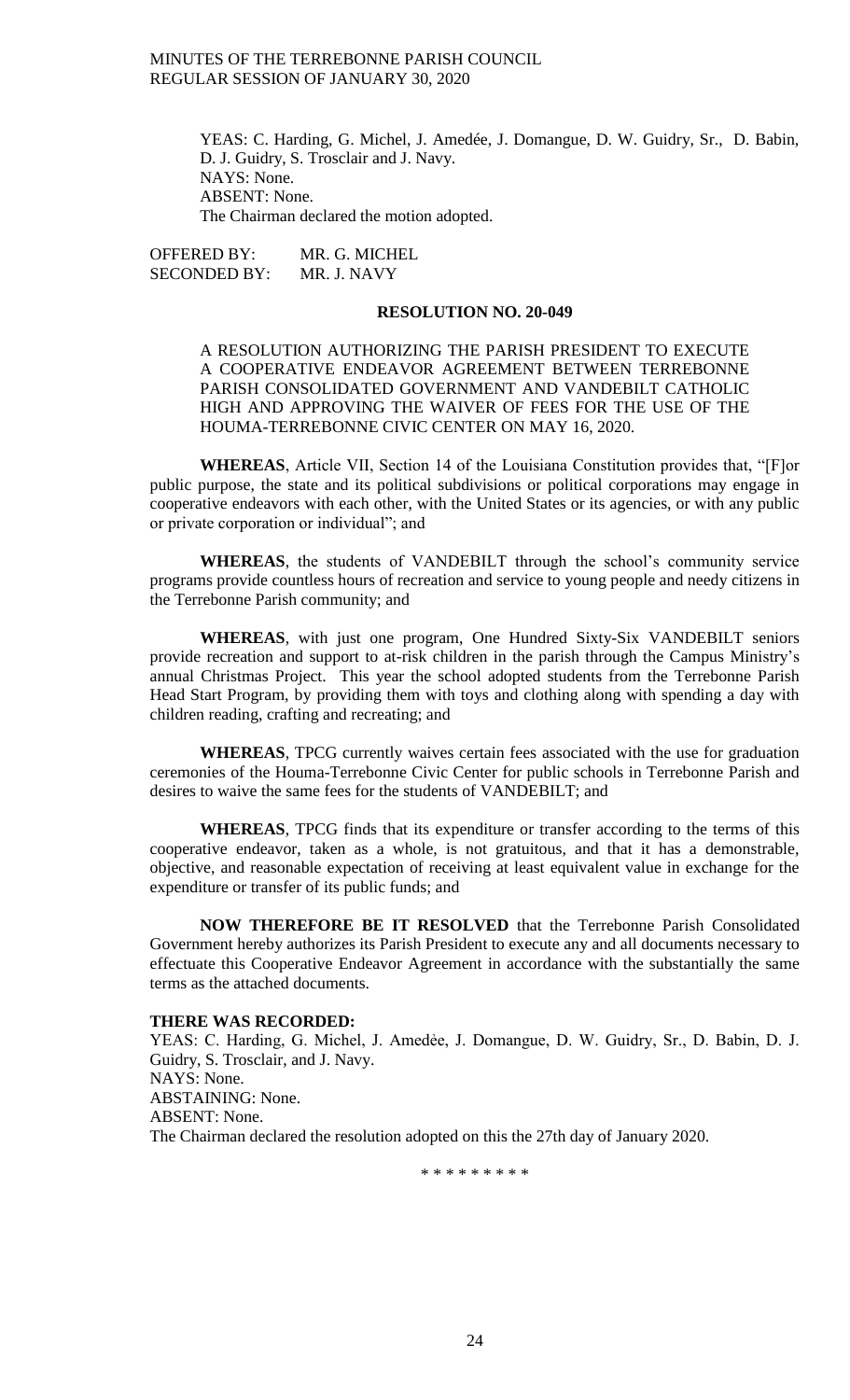Ms. J. Domangue moved, seconded by Mr. J. Navy, "THAT, the Policy, Procedure, & Legal Committee approve a co-sponsorship request from the Keep Terrebonne Beautiful's Pirates and Boots Day at the Houma Downtown Marina on April 25, 2020."

The Chairman called for the vote on the motion offered by Ms. J. Domangue. THERE WAS RECORDED: YEAS: C. Harding, G. Michel, J. Amedée, J. Domangue, D. W. Guidry, Sr., D. Babin, D. J. Guidry, S. Trosclair and J. Navy. NAYS: None. ABSENT: None. The Chairman declared the motion adopted.

Mr. C. Harding moved, seconded by Mr. J. Navy, "THAT, the Policy, Procedure, & Legal Committee approve the co-sponsorship request from the Friends of the Terrebonne Animal Shelter 5K-9 Run/Walk on March 7, 2020."

The Chairman called for the vote on the motion offered by Mr. C. Harding. THERE WAS RECORDED: YEAS: C. Harding, G. Michel, J. Amedée, J. Domangue, D. W. Guidry, Sr., D. Babin, D. J. Guidry, S. Trosclair and J. Navy. NAYS: None. ABSENT: None. The Chairman declared the motion adopted.

Mr. J. Navy moved, seconded by Mr. C. Harding, "THAT, the Policy, Procedure, & Legal Committee approve a co-sponsorship request from T. R. Ministries, Inc. for the Gospel Extravaganza 2020 at Dumas Auditorium on May 29 & 30, 2020."

The Chairman called for the vote on the motion offered by Mr. J. Navy. THERE WAS RECORDED: YEAS: C. Harding, G. Michel, J. Amedée, J. Domangue, D. W. Guidry, Sr., D. Babin, D. J. Guidry, S. Trosclair and J. Navy. NAYS: None. ABSENT: None. The Chairman declared the motion adopted.

Committee Member D.W. Guidry, Sr. asked that Agenda Item No. 9 - Discussion and possible action concerning having one prayer and pledge to open the evening of Committee meetings rather than at the beginning of each Committee meeting, be placed on the agenda for discussion. He stated that he has served on various committees and they only offered one prayer and the Pledge of Allegiance before the whole set of meetings. Mr. Guidry suggested that the Terrebonne Parish Committees follow the same protocol.

Several Committee Members expressed their views in keeping the same process; stating that there is a need for more prayers and allegiance to this great country.

Mr. D. J. Guidry moved, seconded by Mr. C. Harding, "THAT, the Policy, Procedure, & Legal Committee approve co-sponsorship request from Roux For a Reason, Inc. for the fundraiser on March 7, 2020 to provide cancer related services to the local community."

The Chairman called for the vote on the motion offered by Mr. D. J. Guidry. THERE WAS RECORDED: YEAS: C. Harding, G. Michel, J. Amedée, J. Domangue, D. W. Guidry, Sr., D. Babin, D. J. Guidry, S. Trosclair and J. Navy. NAYS: None. ABSENT: None. The Chairman declared the motion adopted.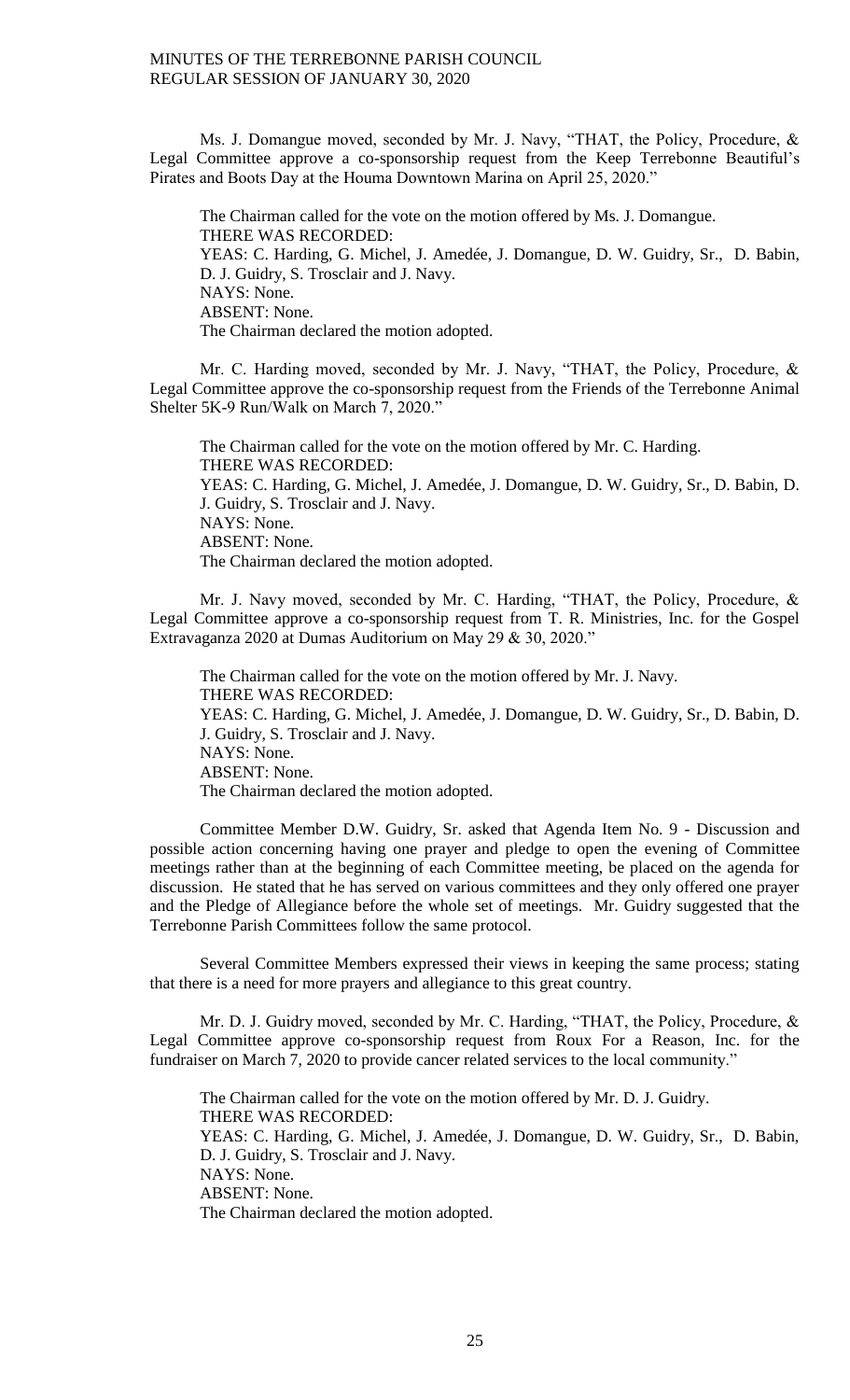Mr. D. W. Guidry, Sr. moved, seconded by Mr. G. Michel, "THAT, there being no further business to come before the Policy, Procedure, & Legal Committee, the meeting be adjourned."

The Chairman called for the vote on the motion offered by Mr. D. W. Guidry, Sr. THERE WAS RECORDED: YEAS: C. Harding, G. Michel, J. Amedée, J. Domangue, D. W. Guidry, Sr., D. Babin, D. J. Guidry, S. Trosclair and J. Navy. NAYS: None. ABSENT: None. The Chairman declared the motion adopted and the meeting was adjourned at 7:35 p.m.

John Amedée, Chairman

Tammy E. Triggs, Minute Clerk

It was at this the Chairman resumed the Chair position.

Mr. J. Amedée moved, seconded by Mr. G. Michel, "THAT the Council accept and ratify the minutes of the Policy, Procedure, and Legal Committee meeting held on 01/27/2020."

The Chairman called for a vote on the motion offered by Mr. J. Amedée. THERE WAS RECORDED: YEAS: C. Harding, G. Michel, J. Amedée, J. Domangue, D. W. Guidry, Sr., D. Babin, D. J. Guidry, S. Trosclair, and J. Navy. NAYS: None. ABSENT: None. The Chairman declared the motion adopted.

Mr. D. J. Guidry moved, seconded by Mr. D. Babin, "THAT the Council open nominations for the four expired terms on the Fire Protection District No. 5 Board, nominate Mr. Kurt Charpentier, Mr. Gerald Arceneaux, Mr. Jan Rogers, and Mr. Arlen Charpentier, Sr., close nominations, and reappoint Mr. Charpentier, Mr. Arceneaux, Mr. Rogers, and Mr. Charpentier to serve another term on the aforementioned board."

The Chairman called for a vote on the motion offered by Mr. D. J. Guidry. THERE WAS RECORDED: YEAS: C. Harding, G. Michel, J. Amedée, J. Domangue, D. W. Guidry, Sr., D. Babin, D. J. Guidry, S. Trosclair, and J. Navy. NAYS: None. ABSENT: None. The Chairman declared the motion adopted.

Mr. D. W. Guidry, Sr. moved, seconded by Mr. J. Navy, "THAT the Council accept the Parish President's recommendations for the six terms on the South Central Planning and Development Board of Commissioners, reappoint Ms. Arlanda Williams, Mr. Leroy Charles, and Mr. Billy Hebert to serve another term on the aforementioned board, and appoint Mr. Michael LaRussa, Mr. Jim Erny, and Mr. David Prevost to serve on the aforementioned board." **(\*MOTION VOTED ON AFTER DISCUSSION)**

Upon Council Member G. Michel's request, Administration confirmed that Mr. Prevost's appointment would be as a Terrebonne Parish resident, not as a consultant hired by Terrebonne Parish.

**\***The Chairman called for a vote on the motion offered by Mr. D. W. Guidry, Sr. THERE WAS RECORDED:

YEAS: C. Harding, G. Michel, J. Amedée, J. Domangue, D. W. Guidry, Sr., D. Babin, D. J. Guidry, S. Trosclair, and J. Navy.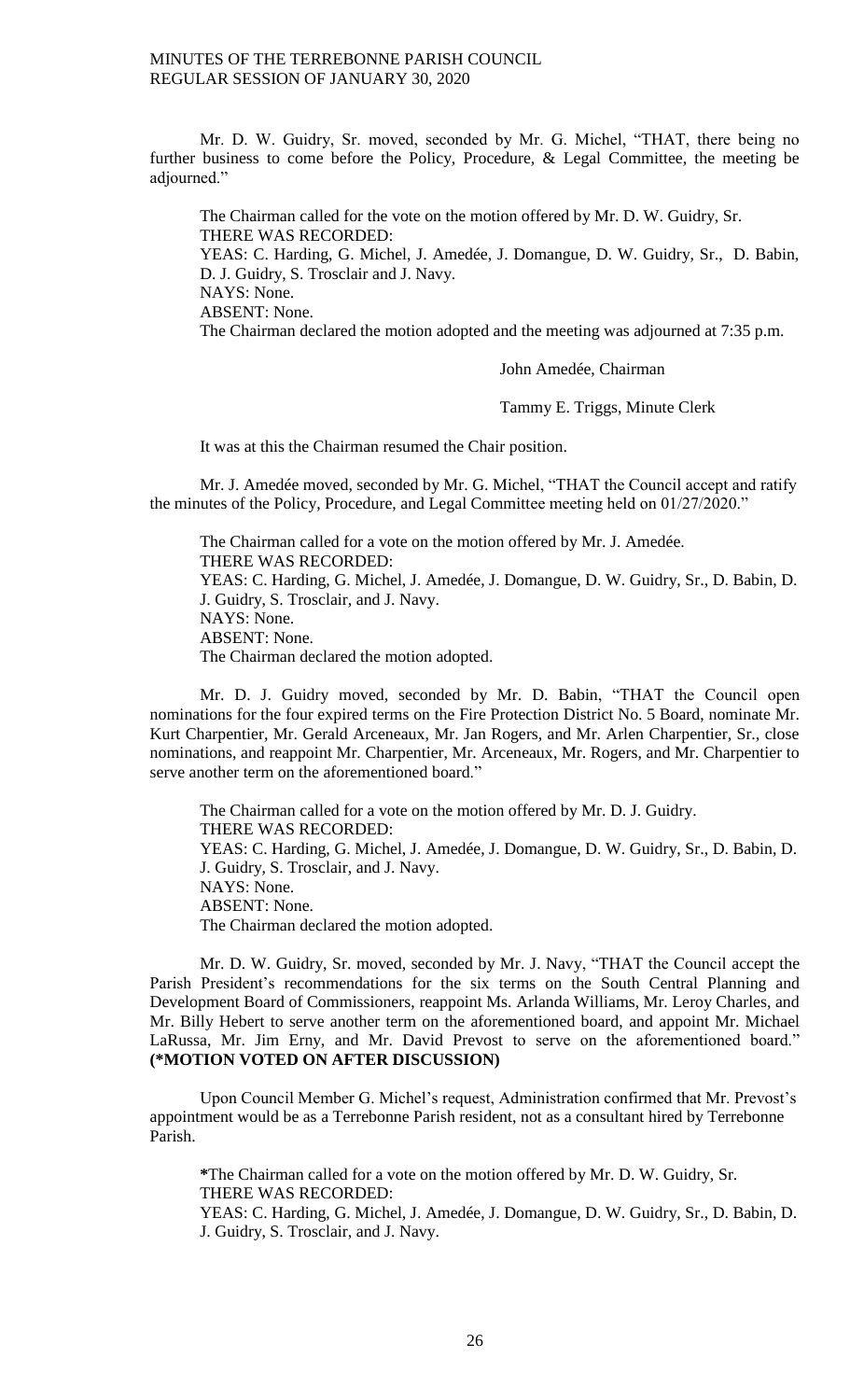NAYS: None. ABSENT: None. The Chairman declared the motion adopted.

The Chairman recognized Mr. Floyd Bergeron, Houma resident, who shared his opposition to the recommendations given for potential membership on the Terrebonne Levee and Conservation District then shared his concerns regarding the district's operational costs and employee salaries.

Several Council Members clarified that appointments to the district are made by the Louisiana Governor, not the Council, and that the Governor requests recommendations from the Parish President earlier in the year so that appointments can be made within a reasonable timeframe.

Discussion then ensued relative to the duration of terms served on the Terrebonne Levee and Conservation District in correlation to appointments made by the Louisiana Governor.

Mr. D. J. Guidry moved, seconded by Mr. D. W. Guidry, Sr., "THAT the Council approve the Parish President's recommendations of Mr. Jack Moore, Mr. Pete Lambert, and Mr. Tommy Fanguy representing the southern portion of Terrebonne Parish and Mr. Anthony "Tony" Alford, Mr. David Prevost, and Mr. Larry Vauclin representing the northern portion of Terrebonne Parish to serve on the Terrebonne Levee and Conservation District Board."

The Chairman called for a vote on the motion offered by Mr. D. J. Guidry. THERE WAS RECORDED: YEAS: C. Harding, G. Michel, J. Amedée, J. Domangue, D. W. Guidry, Sr., D. Babin, D. J. Guidry, S. Trosclair, and J. Navy. NAYS: None. ABSENT: None. The Chairman declared the motion adopted.

Mr. D. W. Guidry, Sr. moved, seconded by Mr. G. Michel, "THAT the Council hold nominations open for the one expired term on the Recreation District No. 3A Board."

The Chairman called for a vote on the motion offered by Mr. D. W. Guidry, Sr. THERE WAS RECORDED: YEAS: C. Harding, G. Michel, J. Amedée, J. Domangue, D. W. Guidry, Sr., D. Babin, D. J. Guidry, S. Trosclair, and J. Navy. NAYS: None. ABSENT: None. The Chairman declared the motion adopted.

Mr. G. Michel moved, seconded by Mr. J. Navy, "THAT the Council hold nominations open for the one vacancy on the Bayou Blue Fire Protection District Board."

The Chairman called for a vote on the motion offered by Mr. G. Michel. THERE WAS RECORDED: YEAS: C. Harding, G. Michel, J. Amedée, J. Domangue, D. W. Guidry, Sr., D. Babin, D. J. Guidry, S. Trosclair, and J. Navy. NAYS: None. ABSENT: None. The Chairman declared the motion adopted.

Mr. G. Michel moved, seconded by Mr. D. W. Guidry, Sr., "THAT the Council open nominations for the one vacancy on the Bayou Cane Fire Protection District Board, nominate Ms. Shirley Bergeron, Mr. Hayward Sims, Jr., and Mr. Jacob Rhodes, close nominations, and that a voice vote of the Council be taken to determine who will fill said Council appointment vacancy."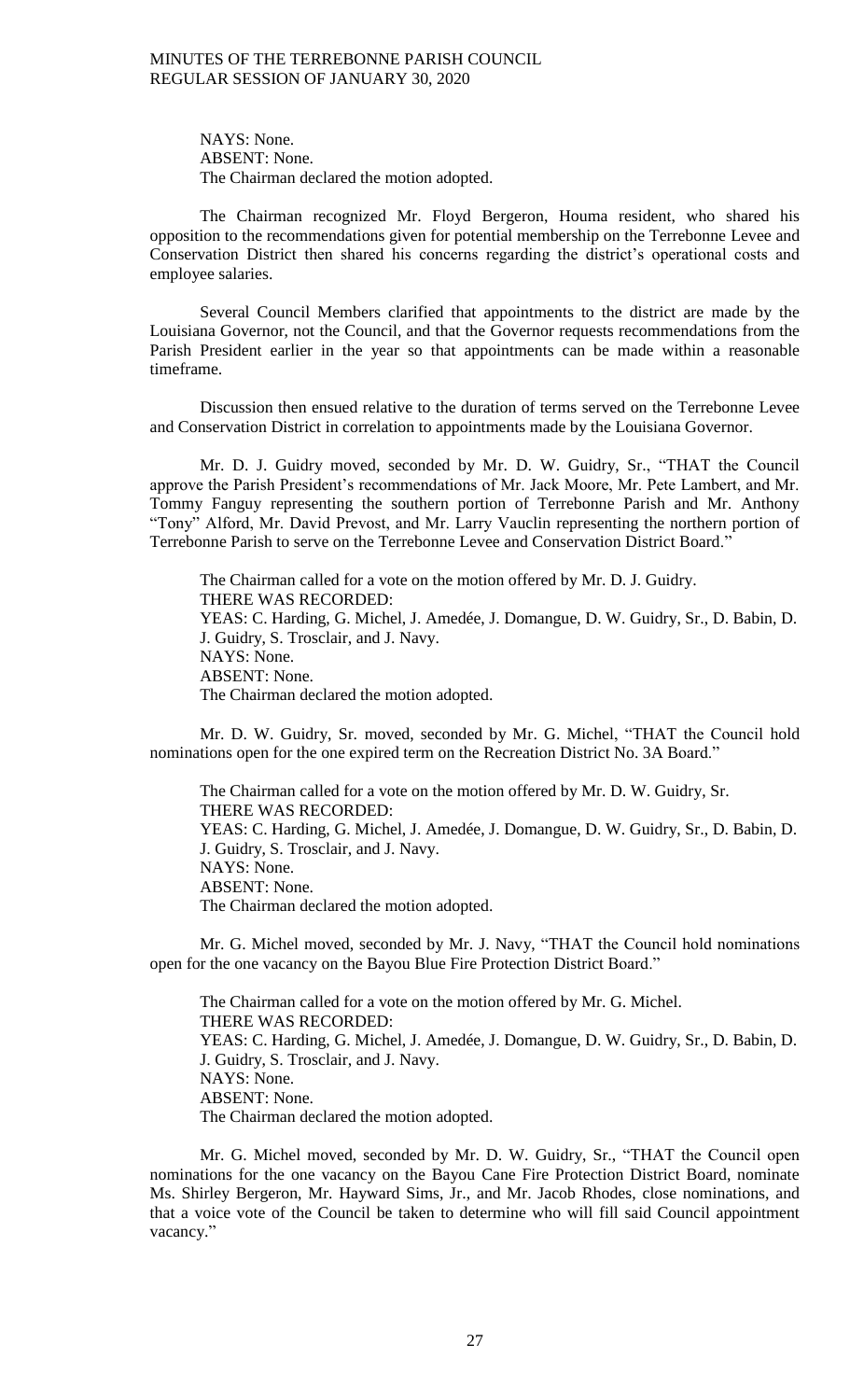The Chairman called for a vote on the motion offered by Mr. G. Michel. THERE WAS RECORDED: YEAS: C. Harding, G. Michel, J. Amedée, J. Domangue, D. W. Guidry, Sr., D. Babin, D. J. Guidry, S. Trosclair, and J. Navy. NAYS: None. ABSENT: None. The Chairman declared the motion adopted.

Voting to appoint Ms. Bergeron G. Michel

Voting to appoint Mr. Sims C. Harding J. Navy

Voting to appoint Mr. Rhodes J. Amedée J. Domangue D. W. Guidry, Sr. D. Babin D. J. Guidry S. Trosclair

Minute Clerk K. Hampton tallied the results and they were recorded as follows: one (1) vote for Ms. Bergeron, two (2) votes for Mr. Sims, and six (6) votes for Mr. Rhodes.

The Chairman announced that, as per the above voice vote, Mr. Rhodes was appointed to serve on the Bayou Cane Fire Protection District Board.

The Chairman recognized Mr. Jacob Rhodes, newly appointed to the Bayou Cane Fire Protection District Board, who thanked the Council for the appointment.

Mr. G. Michel thanked the other applicants for submitting their names for the position and encouraged them to continue applying for other positions then congratulated Mr. Rhodes on his appointment and shared his optimism for Mr. Rhodes as a member of the board.

Mr. D. Babin moved, seconded by Mr. D. J. Guidry, "THAT the Council open nominations for the one expired term on the Fire Protection District No. 10 Board, nominate Mr. Davon Charles and Mr. Jimmy Verret, Jr., close nominations, re-appoint Mr. Charles to serve another term on the aforementioned board, and appoint Mr. Verret to serve on the aforementioned board."

The Chairman called for a vote on the motion offered by Mr. D. Babin. THERE WAS RECORDED: YEAS: C. Harding, G. Michel, J. Amedée, J. Domangue, D. W. Guidry, Sr., D. Babin, D. J. Guidry, S. Trosclair, and J. Navy. NAYS: None. ABSENT: None. The Chairman declared the motion adopted.

Mr. D. J. Guidry moved, seconded by Mr. J. Navy, "THAT the Council open nominations for the two expired terms on the Fire Protection District No. 7 Board, nominate Mr. Marty Dupre and Mr. Cecil Lapeyrouse, close nominations, and re-appoint Mr. Dupre and Mr. Lapeyrouse to serve another term on the aforementioned board."

The Chairman called for a vote on the motion offered by Mr. D. J. Guidry. THERE WAS RECORDED: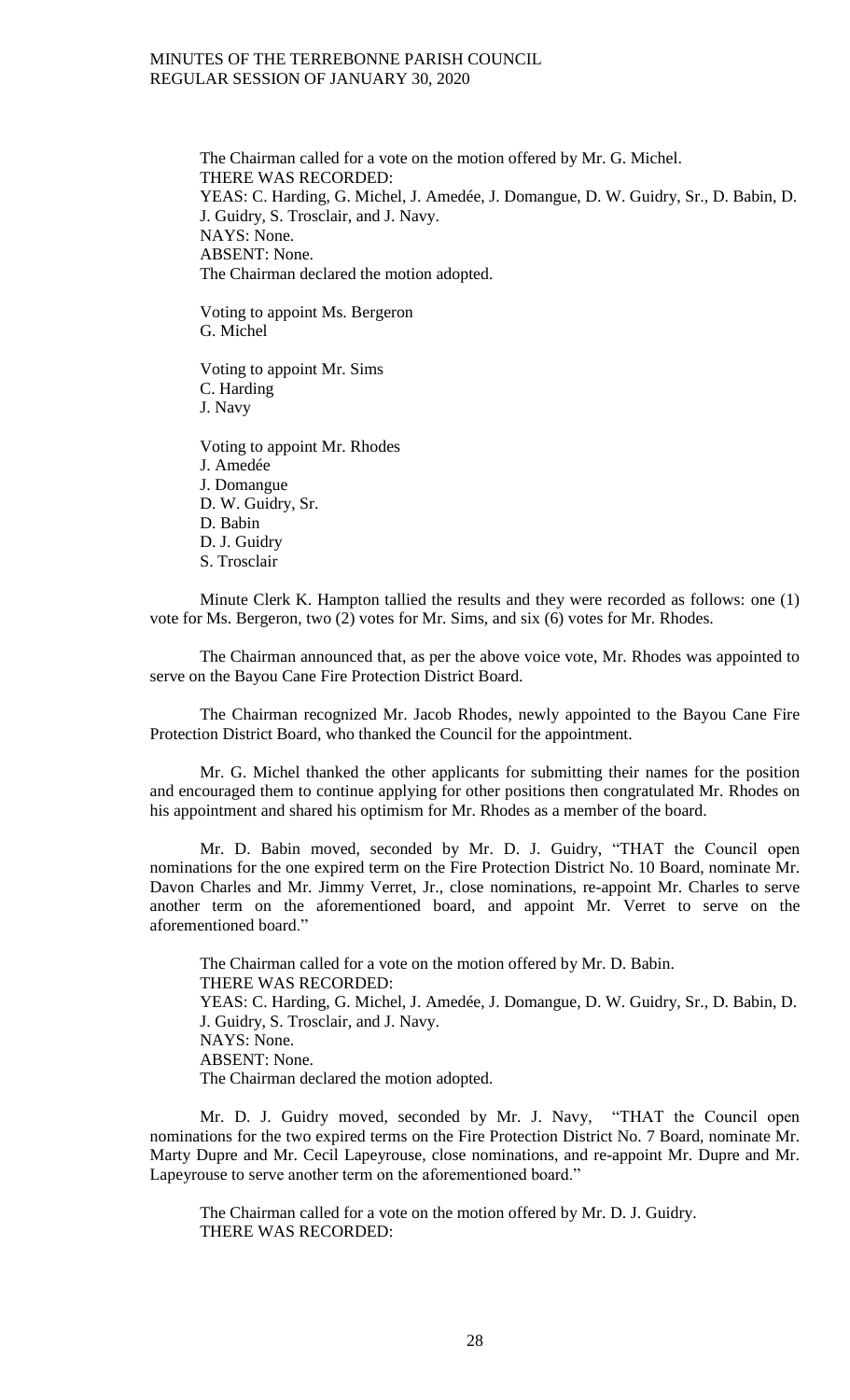YEAS: C. Harding, G. Michel, J. Amedée, J. Domangue, D. W. Guidry, Sr., D. Babin, D. J. Guidry, S. Trosclair, and J. Navy. NAYS: None. ABSENT: None. The Chairman declared the motion adopted.

Mr. D. Babin moved, seconded by Mr. D. W. Guidry, Sr., "THAT the Council open nominations for the one vacancy due to resignation on the Terrebonne ARC Board representing the Religious Community, nominate Ms. Dale Norred, close nominations, and appoint Ms. Norred to serve on the aforementioned board."

The Chairman called for a vote on the motion offered by Mr. D. Babin. THERE WAS RECORDED: YEAS: C. Harding, G. Michel, J. Amedée, J. Domangue, D. W. Guidry, Sr., D. Babin, D. J. Guidry, S. Trosclair, and J. Navy. NAYS: None. ABSENT: None. The Chairman declared the motion adopted.

The Chairman announced that there would be four expiring terms on the Terrebonne Parish Tree Board, one expiring term on the Terrebonne Parish Library Board of Control, one vacancy on the Recreation District No. 1 Board, three expiring terms on the Recreation District No. 5 Board, one expiring term on the Recreation District No. 8 Board, one vacancy on the Recreation District No. 11 Board, and one vacancy on the Houma-Terrebonne Airport Commission.

Upon Council Member J. Navy's request, the Chairman recognized Mr. Christopher Pulaski, Planning and Zoning Director, who gave a brief overview of the ordinances regarding "blighted properties" that were revised and adopted in 2016 to include those "conducive to crime." He then shared the Nuisance Abatement department's initiative to hold parcel/property owners responsible for blighted property violations that occur in addition to the lease, tenant, or occupant of a structure on a blighted property as per the revised ordinances. He then shared his optimism for the initiative to encourage property owners to maintain their properties and avoid further violations and thus reduce crime.

Upon Council Member J. Navy's request, the Chairman recognized Chief Dana Coleman, Houma Police Department, who gave a brief report on a number of recurring problem locations throughout the city of Houma that were in violation of the "blighted property" ordinances in relation to crime then shared some of the experiences in answering service calls to several of those locations.

Council Member J. Navy shared his support for the initiative as a measure to address the ongoing issues associated with those and other problem locations in relation to crime then shared his optimism for the potential penalties for allowing a "blighted property" to encourage property owners to accept and maintain responsibility for their properties.

Council Member D. W. Guidry, Sr. shared his support for the initiative and shared his concerns for those lawful residents in high crime areas who are without means to relocate.

Council Member J. Domangue concurred with the concerns for those residents who are without means to relocate from high crime areas then stated that more affordable housing was needed in Terrebonne Parish to accommodate those and other residents.

Council Member C. Harding concurred with the concerns for those residents in high crime areas and suggested that the areas surrounding those problem locations are also affected by increased crime that may not be attributed directly to those locations. He then shared his support for providing for the safety of law enforcement officers and suggested that the Parish could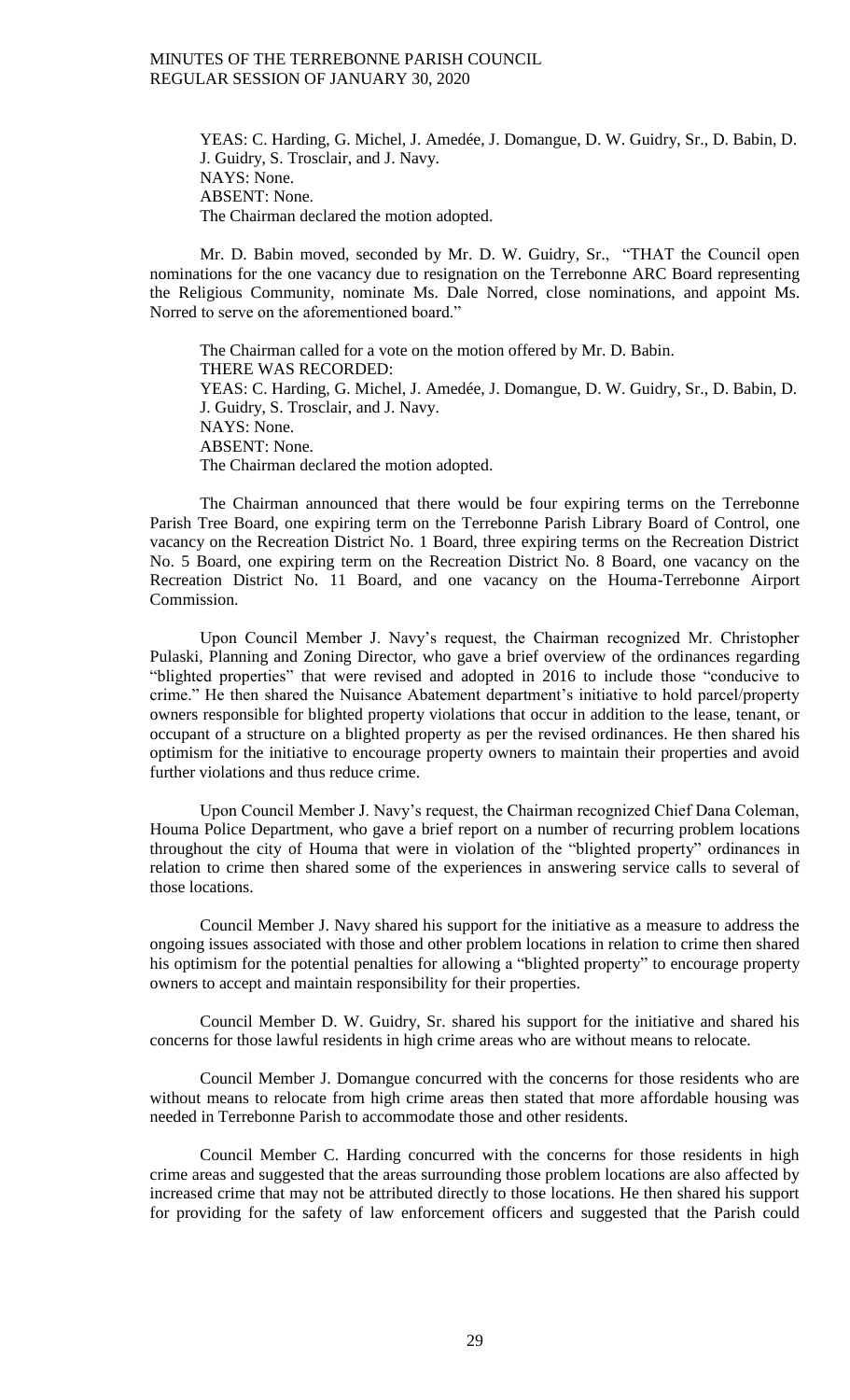coordinate with those property owners in violation of the ordinances to address the safety concerns across Terrebonne Parish.

Council Member D. Babin shared his experiences regarding one of the problem locations in District 7 and his findings regarding the property owner. He then suggested that improvements could be made to better address these problem locations as blighted properties and that the ordinances could allow for those improvements at this time with additional reviewing.

Mr. Pulaski thanked the Council for their recent condemnation of several blighted properties then shared his department's goal of providing a nuisance abatement workshop for the Council in the near future to provide better understanding for the procedures currently being followed to address blighted properties in Terrebonne Parish.

Council Member C. Harding shared his concerns for the differences in spending used to address recent recreation construction and those spent to address blighted properties in Terrebonne Parish. He then suggested that a similar initiative could be considered with regards to shared ownership structures such as condominiums and that each owner could be held responsible for a portion of the fines incurred.

Council Member D. J. Guidry shared some of his experiences regarding an ongoing nuisance abatement issue and a resident who has been repeatedly cited for violations. He then shared his concerns for the legal system that has allowed the resident to continue violating the blighted property ordinances without more effective consequences in place.

The Chairman suggested that the Council also consider hearing the perspective from the Sheriff's Office for similar issues that are occurring parishwide then shared his concerns for the legal system's ability to provide effective consequences. He suggested that improvements could be made to expedite the procedures followed then shared his concerns for the difficulty involved to institute those changes.

Upon Council Member J. Navy's request, the Chairman recognized Mr. Mike Toups, Parish Manager, who gave a thorough report on the Parish's involvement with Miller Electric, SESCO, and others regarding potential street lighting solutions with "Smart City Lighting." He highlighted that the Parish approved the installation of ten free lights for a testing period with an audit to follow concerning the Parish's energy usage and that the Parish had not yet received the audit. He then clarified that the Parish could not accept a proposal received as presented because the project would have to follow public bid law, have to have an engineer hired to be a consultant regarding the project, and have the other costs not included with the proposal addressed before considerations could be made.

Upon Council Member J. Navy's request, the Chairman recognized Mr. Julius Hebert, Parish Attorney, who reiterated that the agreement the Parish signed called for an audit report to be submitted to the Parish and that their equipment should be removed from the street lights by a given date. He stated that the Parish did not have to forward its findings in response to the proposal received then suggested that the Parish only respond to reject the proposal due to a lack of available funding in the near future. He then shared his concerns regarding the proposal's lack of adherence to applicable state laws for requesting and awarding such projects.

Council Member D. J. Guidry suggested that the Council consider inviting the "Smart City Lighting" representatives to present their audit and their proposal to the Council again now that their proposal has been received and reviewed by the Parish.

Mr. Hebert reiterated his concerns for the need of a professional engineer to design the project before it could be considered for implementation. He then suggested that the Parish prioritize having the testing agreement be completed and that the representatives be informed that the Parish cannot consider their proposal at the present time.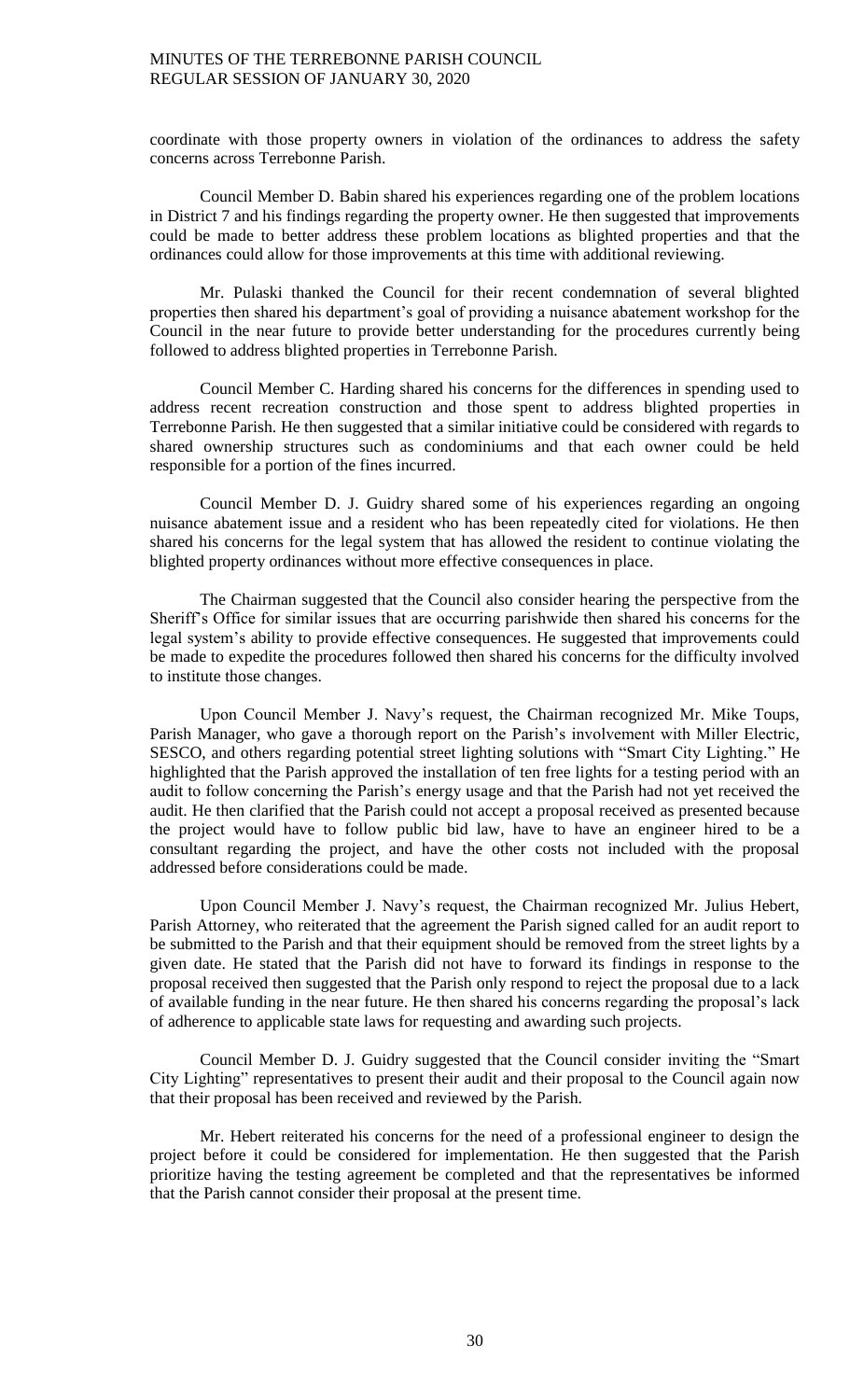Council Member D. J. Guidry suggested that the new Council Members may benefit from the presentation offered on the "Smart City Lighting" proposal before the Council made any further decisions.

Council Member D. W. Guidry, Sr. shared his opinions on the proposal then shared some of his concerns for additional costs not included with the proposal including permit fees in connection with replacing street lights on state highways.

Upon Council Member D. J. Guidry's request, the Chairman recognized Mr. Ernest Brown, Utilities Director, who clarified that the testing lights were installed on Plant Road and Main Street. Council Member D. J. Guidry then shared his intent to review them in use.

Council Member D. Babin shared some of his experiences in communicating with the company's representatives prior to Mr. Toups' report then shared his opinions regarding the proposal.

Council Member C. Harding thanked Mr. Toups for the report and suggested that the Council consider speaking with the "Smart City Lighting" representatives to request more information and clarification regarding their proposal.

Mr. Hebert clarified his concerns were for concluding the current agreement and for rejecting the proposal as presented in order to prevent any legal complications. He then stated that the Council could request additional information regarding procedures from the representatives if desired.

Upon Council Member D. J. Guidry's request, Mr. Toups stated several companies exist that complete "Smart City Lighting" projects that have contacted the Purchasing department to present different proposals. He then suggested that the Council could consider hiring an engineer to determine either a set of qualifications or an evaluation process that the "Smart City Lighting" companies could then submit bids for consideration. Council Member D. J. Guidry then shared his support for the continued integration of new LED street lights in Terrebonne Parish.

Council Member D. W. Guidry, Sr. thanked Mr. Toups for his report then shared his interest in meeting with the representatives to discuss the audit report due to the Parish regarding the street light testing and other findings to abide by the signed agreement.

Mr. J. Hebert reiterated his suggestion to reject the proposal submitted to the Parish so as to avoid potential legal misunderstanding and that any further discussion could be held beyond the submitted proposal could be held at the Council's request.

Council Member G. Michel stated that LED upgrades were ongoing in Terrebonne Parish and that the proposed street lights would have smart technology capabilities beyond an extended lifespan when compared to traditional light bulbs.

Mr. G. Michel moved, seconded by Mr. D. W. Guidry, Sr., "THAT the Council requests Administration to draft a letter to be sent to the "Smart City Lighting" representatives stating the Parish's non-interest in any proposal requiring an upfront capital expenditure and that the Council would welcome the representatives to return to discuss any other proposals that would not require an upfront capital expenditure." **(\*SUBSTITUTE MOTION OFFERED AFTER DISCUSSION)**

Upon Council Member J. Navy's request, Mr. Brown stated that TPCG was upgrading its City of Houma street lights to LEDs. He then clarified that Entergy had a plan to upgrade to LED lights but that he could not confirm if SLECA did as well at this time.

Council Member J. Navy suggested that the Parish consider developing a master utilities plan to have all street lights parishwide be upgraded to LED lighting with the three local utility companies involved so that all of Terrebonne Parish could be upgraded to LED lighting.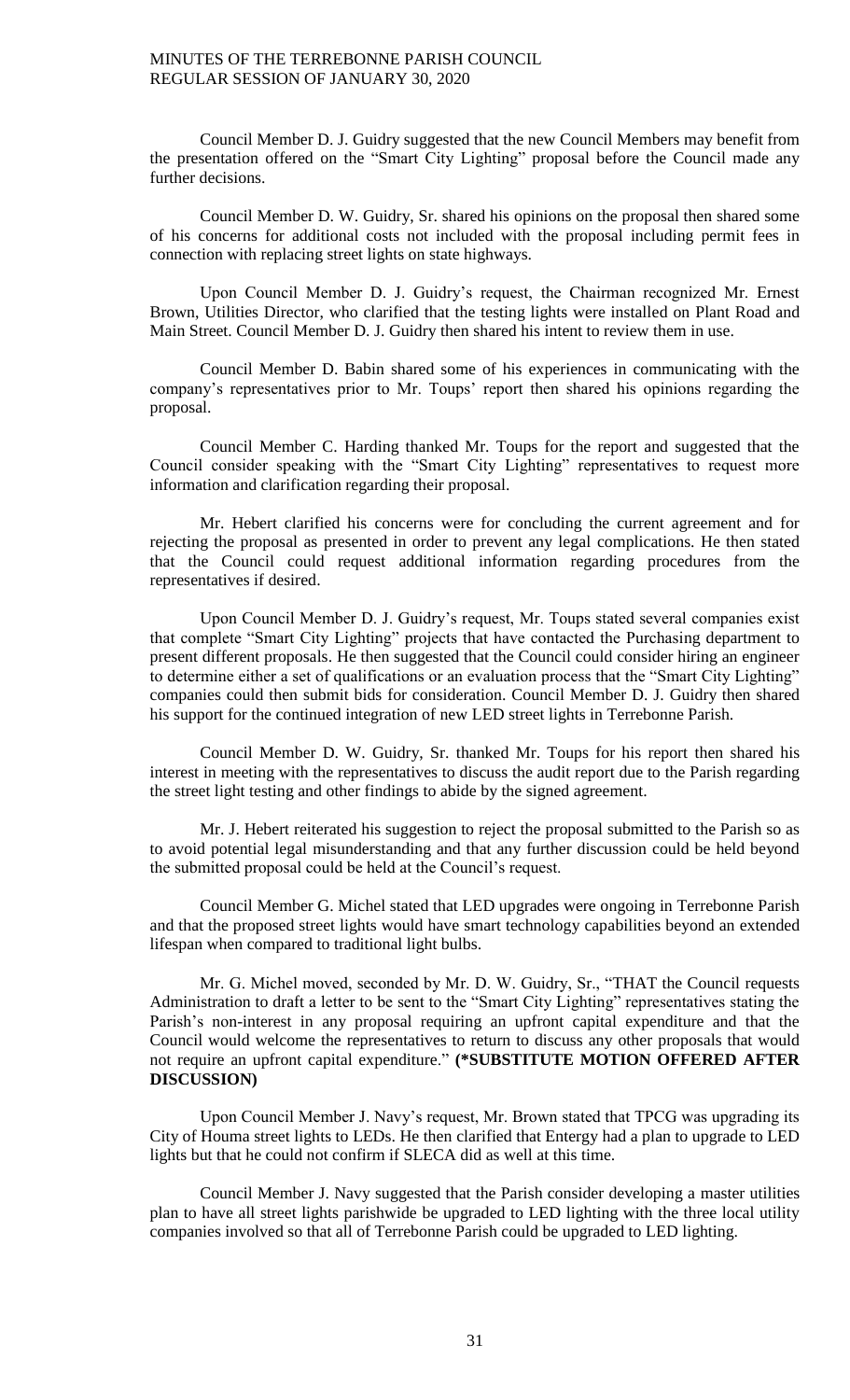Mr. J. Hebert stated that TPCG could only upgrade those lights for which it provides services and that contracts would have to be sought with Entergy and SLECA in order to upgrade all of the street lights to LED lighting.

Council Member D. Babin concurred with the suggestion of a master utilities plan but then clarified that only the City of Houma street lights were being discussed because the proposal only included City of Houma street lights.

The Chairman shared his opinions regarding a prior presentation provided by the "Smart City Lighting" representatives then shared his concerns for discrepancies between upfront costs being requested through the proposal and a lack of upfront costs as suggested by the prior presentation.

The Chairman recognized Ms. Venita Chauvin, Council Clerk, who clarified that the motion on the floor was to have Administration send a letter to the company representatives to state that the Parish would not consider any proposals requiring an upfront capital expenditure but would consider any not requiring an upfront capital expenditure.

**\***Mr. D. Babin offered a substitute motion, seconded by Mr. D. J. Guidry, "THAT the Council requests Administration to send a letter to the "Smart City Lighting" representatives requesting that they speak before the Council to present their "Smart City Lighting" proposal to the Council."

The Chairman called for a vote on the motion offered by Mr. D. Babin. THERE WAS RECORDED: YEAS: C. Harding, G. Michel, J. Amedée, J. Domangue, D. W. Guidry, Sr., D. Babin, D. J. Guidry, S. Trosclair, and J. Navy. NAYS: None. ABSENT: None. The Chairman declared the motion adopted.

Mr. D. J. Guidry moved, seconded by Mr. J. Navy, "THAT the Council accept the following monthly engineering reports:

A. Milford and Associates, Inc."

The Chairman called for a vote on the motion offered by Mr. D. J. Guidry. THERE WAS RECORDED: YEAS: C. Harding, G. Michel, J. Amedée, J. Domangue, D. W. Guidry, Sr., D. Babin, D. J. Guidry, S. Trosclair, and J. Navy. NAYS: None. ABSENT: None. The Chairman declared the motion adopted.

Mr. D. J. Guidry moved, seconded unanimously, "THAT, there being no further business to come before the Council, the meeting be adjourned."

The Chairman called for a vote on the motion offered by Mr. D. J. Guidry. THERE WAS RECORDED: YEAS: C. Harding, G. Michel, J. Amedée, J. Domangue, D. W. Guidry, Sr., D. Babin, D. J. Guidry, S. Trosclair, and J. Navy. NAYS: None. ABSENT: None. The Chairman declared the motion adopted and the meeting was adjourned at 9:17 p.m.

### KEITH M. HAMPTON, MINUTE CLERK